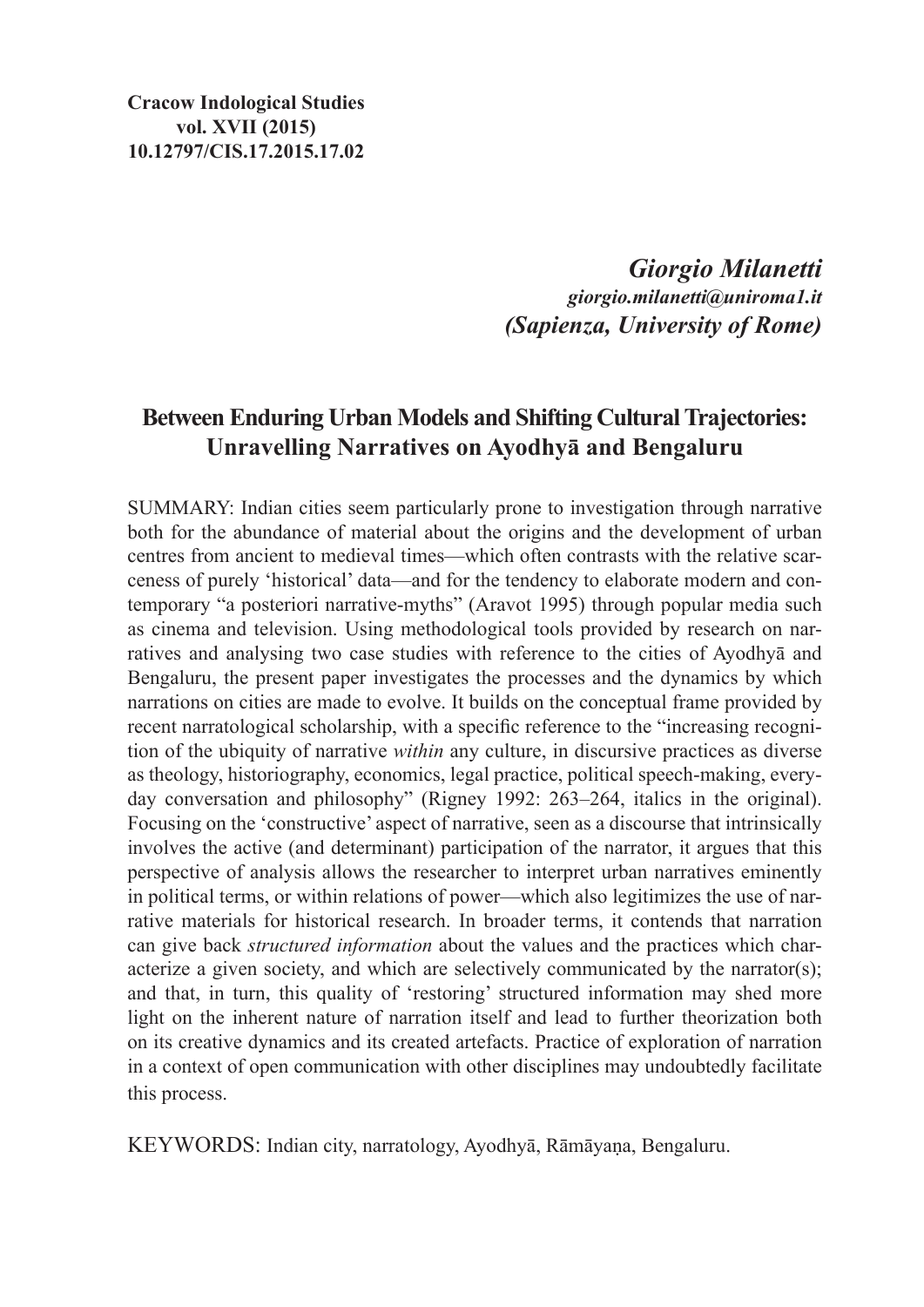# **I.**

In many cultures, narratives describing the origin of a city often report that it was born out of sin, crime or sacrilege. This notion is known to Western culture as well. In the Hebrew-Christian tradition "contemporaneous cities are considered to be not only man-made but also drawn in a genealogy of sin" (Akkerman 2006: 231). In the Bible, the "need for shelter—for a citadel or a city—arises with the expulsion from the Garden. […] As a narrative sequence in the Bible, the Garden and the Citadel are inseparable, yet mutually exclusive in time: The Citadel replaces the Garden much as egoism replaces altruism" (*ibid.*: 232). In subsequent Biblical passages, institution of a city is explicitly mentioned as the aftermath of Cain's fratricidal crime: "Then Cain [...] built a city, and called the name of the city after the name of his son—Enoch" (Genesis 4.16–17). Traditional accounts on the birth of Rome, as portrayed by Latin sources, present a strikingly similar pattern: "The more common report is that Remus contemptuously jumped over the newly raised walls and was forthwith killed by the enraged Romulus, who exclaimed, 'So shall it be henceforth with everyone who leaps over my walls.' Romulus thus became sole ruler, and the city was called after him, its founder" (Titus Livius, I.7).

Indian civilization seems to be similarly aware of the criticalities related to the origin of city. The celebrated *Mārkaṇḍeya Purāṇa*, one of the major Vedic Puranas, describes the institution of urban civilization through a succession of highly dramatic processes:

Those kalpa trees ['trees of desire'] were commonly produced which are called houses; and they brought forth every kind of enjoyment to those people. At the beginning of the Treta age the people got their subsistence from those trees. […] Afterwards in course of time those people grew covetous besides; their minds being filled with selfishness they fenced the trees round; and those trees perished by reason of that wrong conduct on their part. Strife sprang up in consequence; their faces felt cold and heat and hunger. Then for the sake of combination and resistance they made towns at first. (Pargiter 1904: XLIX.27–35, pp. 239–240)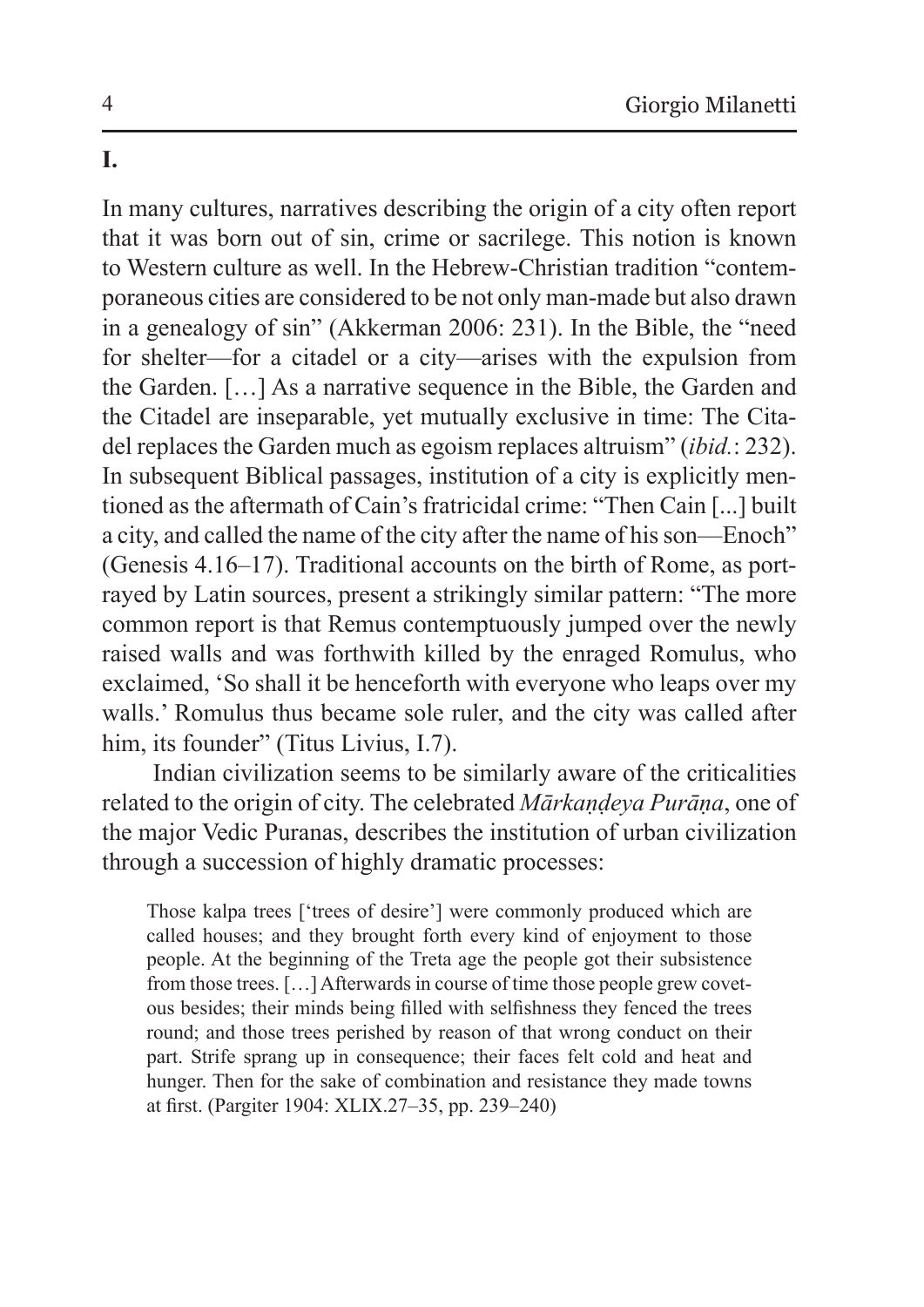We may observe how the above passages, in spite of the formidable cultural differences that identify the narrative traditions they are extracted from, seem to share several elements. Firstly, as initially observed, they describe the origin of city as the aftermath of a 'wicked behaviour'. Secondly, they implicitly or explicitly connect the origin of city to agriculture: Cain "was a tiller of the ground" (Genesis 4.3) while Romulus, in order to mark the city walls, "shod a plough with a brazen ploughshare, and having yoked to it a bull and a cow, himself drove a deep furrow round the boundary lines" (Plutarch 1914: 120); as regards the act of fencing "the trees round", that is portrayed in the *Mārkaṇḍeya Purāṇa*, it may be considered as tantamount both to the exploitation of pristine nature and the establishment of land property. Thirdly, in all the above quotations we may find echoes of later theories on the origin of city, from Vico (1959)—who sees prehistoric cities as shelters against external disorders and dangers—to Bairoch (1985)—who considers the advent of farming as pre-condition for city-formation.

## **II.**

Actually, a large number of narratives on cities from diverse cultural areas seem to have been born, or developed, with the aim of giving sense to the otherwise sacrilegious establishment of city—and/or to the institution of a 'new' urban civilization. Such is the case with the "first poem" (*ādikāvya*) of Sanskrit literature, Vālmīki's *Rāmāyaṇa*  (Bhatt, Shah 1960–1975, quotations from the text refer to this critical edition; Goldman 1984–2009), whose older parts could be dated back to 500 B.C.E or slightly earlier (Brockington 1985: 309–310). Though not concealing the critical issues deriving from the establishment of an urban civilization based on the advent of plough agriculture, *Rāmāyaṇa* seeks in fact to outweigh them by introducing elements of strong indentitarian character—a strategy that is regularly recurred to in civilizational narrations. Such a result is achieved through a double process: on the one hand, there is the celebration of shared values and practices of social and political significance that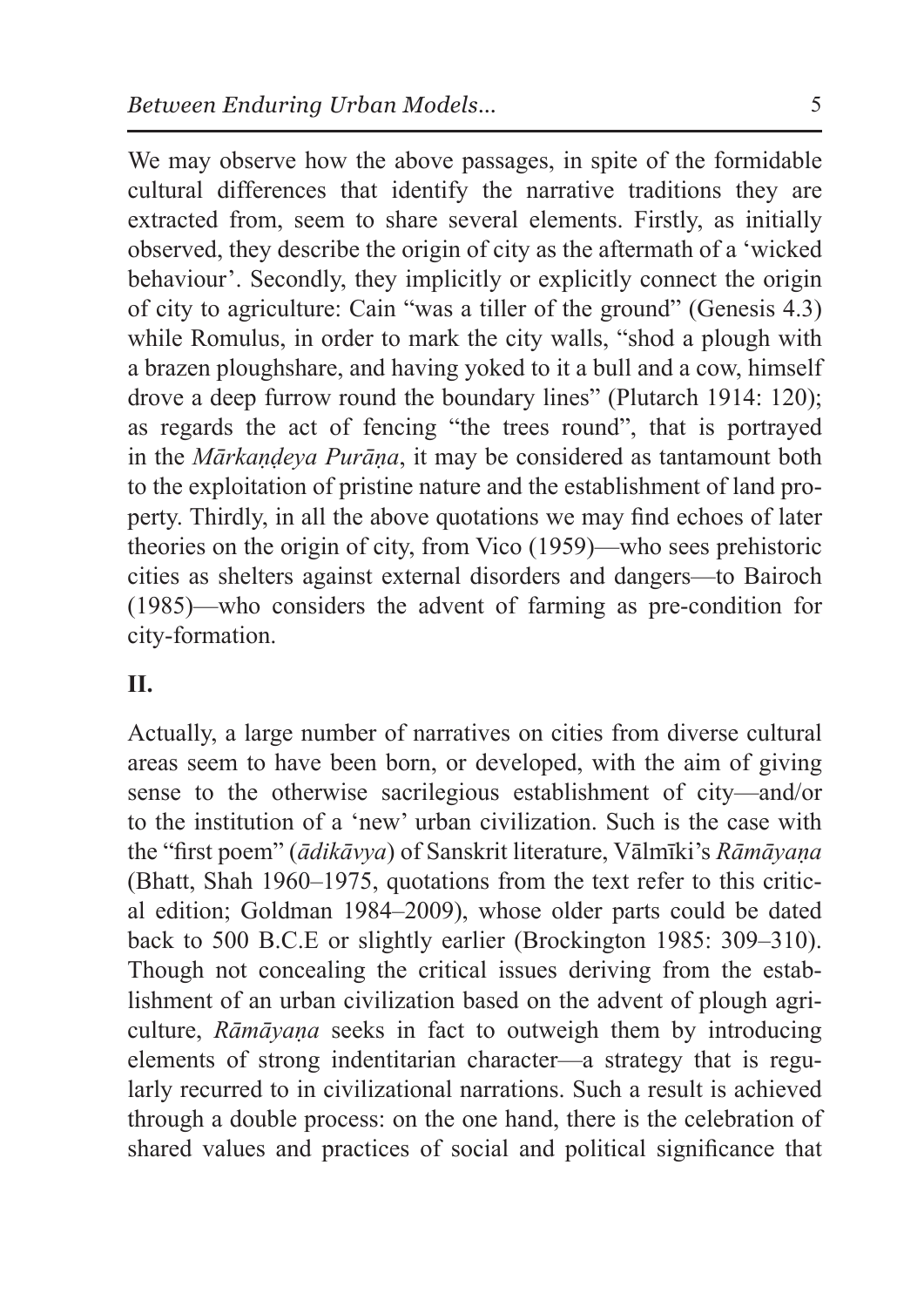enhance a sense of belonging and simultaneously define a strict social hierarchy. On the other hand, there is the process of delegitimizing negative values, habits and practices that are emotionally portrayed as typical of antagonist communities. In this perspective, the central features of the collective identity outlined in the poem are represented by the establishment of an urban civilization based on the adoption of settled agriculture and its confrontation with alien peoples and cultures.

'Rāma's advancing', or 'Rāma's journey', as wemay translate its title (*Rāma-ayaṇa*), is a complex work, that settled over a few centuries, acquiring a theological connotation that added to its initial epic nature and that contributed to the later development of the devotional cult of Rāma as a full *avatāra* of Viṣṇu (Brockington 1985: 220–222; 238–241). Yet its central theme remains the establishment of Rāma's kingdom (*Rāma-rājya*) in the city of Ayodhyā (the 'Unassailable'), which the myth describes asfounded by Manu, the progenitor of human race, and which the poem elaborates into an ideal city that was bound to remain as an urban paradigm for nearly two millennia (Milanetti 2012a: 392ff.). The story is presented on the background of a dramatic dynastic crisis, which tradition sets at the very turning point between two cosmic eras, *tretā* and *dvāpara yuga*, thus emphasizing the element of change and 'modernity' that is conveyed by the plot and that is widely articulated through the 'advancing' of Rama and his companions, amidst the wild and tribal setting of densely forested areas of the Indian subcontinent, to the faraway island of Laṅkā. The identitarian character of Vālmikī's work is also underlined by the fact that the conflict originated within the reigning dynasty, due to the sin of the "wicked Kaikeyī" (cp. e.g. *Rāmāyaṇa*, II.37.22), is soon replaced by the confrontation "between the urban culture of the kingdom of Ayodhyā based on a fairly extensive agricultural economy" and "the hunting and food-gathering culture of the enemies of Rāma, the *rākṣas* peoples" (Thapar 1971: 438). It was through this narrative that the new civilization, expanding and taking roots all over the Indian subcontinent, could recount itself and represent its conflict with the other existing cultures, within the scenery of a "continuum of social and economic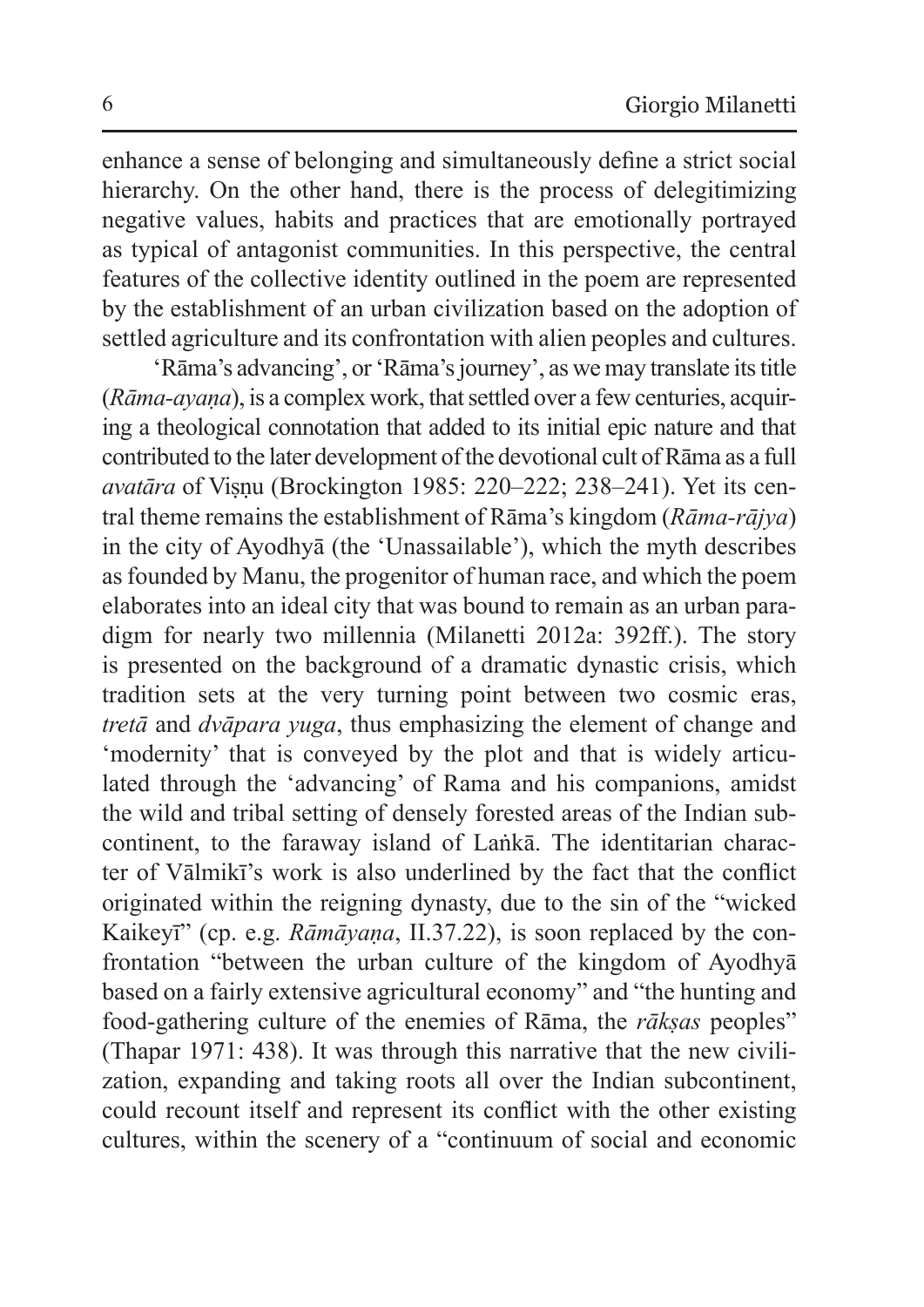forms, moving from hunting and gathering peoples to chiefdoms and [...] the monarchical state" (Thapar 1989: 10) which characterized that historical period and which the poem quite accurately depicts.

I have been writing and lecturing for a few years on the importance of re-reading *Rāmāyaṇa* as a treasure trove of historical data and, more specifically, as an invaluable document on (and a breathtaking account of) the adoption of plough agriculture (cp. e.g. Milanetti 2007; Milanetti 2012a), describing the elements that have contributed to the origin and the development of what can be termed 'the Ayodhyā archetype'. In this regard, particularly significant are the features that characterize Rāma's spouse, Sītā. Her very name ('furrow') constitutes in fact a clear reference to the new agricultural technique which was being introduced and which represented one of the main features of the 'new' civilization that was then taking shape, as opposed to other forms of social and economic organization. In Vālmīki's poem, Sītā has a central role in most part of its key episodes and is also specifically portrayed as the element that unleashes the dispute between Rāma and his devilish enemies, since she is firstly abducted by their monarch Rāvaṇa, then rescued by Rāma and his allies after a slaughterous battle. The fight for possessing Sītā and Rāma's momentous victory over Rāvana thus appear as the real turning point for the *Rāma-rājya* to take place. It is noteworthy, however, that the prosperity brought about by plough agriculture was known since earlier times. If in the *Brāhmaṇa*s—texts that contain instruction for, and philosophical elaborations of, the sacrificial rite—the term *sītā* indicates the "(plough's) furrow" in a ritual context (*Śatapatha-Brāhmaṇa*, 7.2.2.1–21, in Eggeling, 1966), the *Kauśikasūtra* of the *Atharva-veda* more specifically identifies the furrow with agriculture (*kṛṣi*), personifying it as a goddess and profusely celebrating the gifts it bestows (*Kauśika-sūtra*, 106,6–7, in Bloomfield 1890: 259).

It isthe hegemony of agriculture in the economic sphere that *Rāmāyaṇa* seems thus to point out as one of the main bases for the institution of the 'new' urban civilization, together with the two other hegemonies which are explicitly delineated in Vālmīki's poem, i.e. the supremacy of monarchy in the political domain and the primacy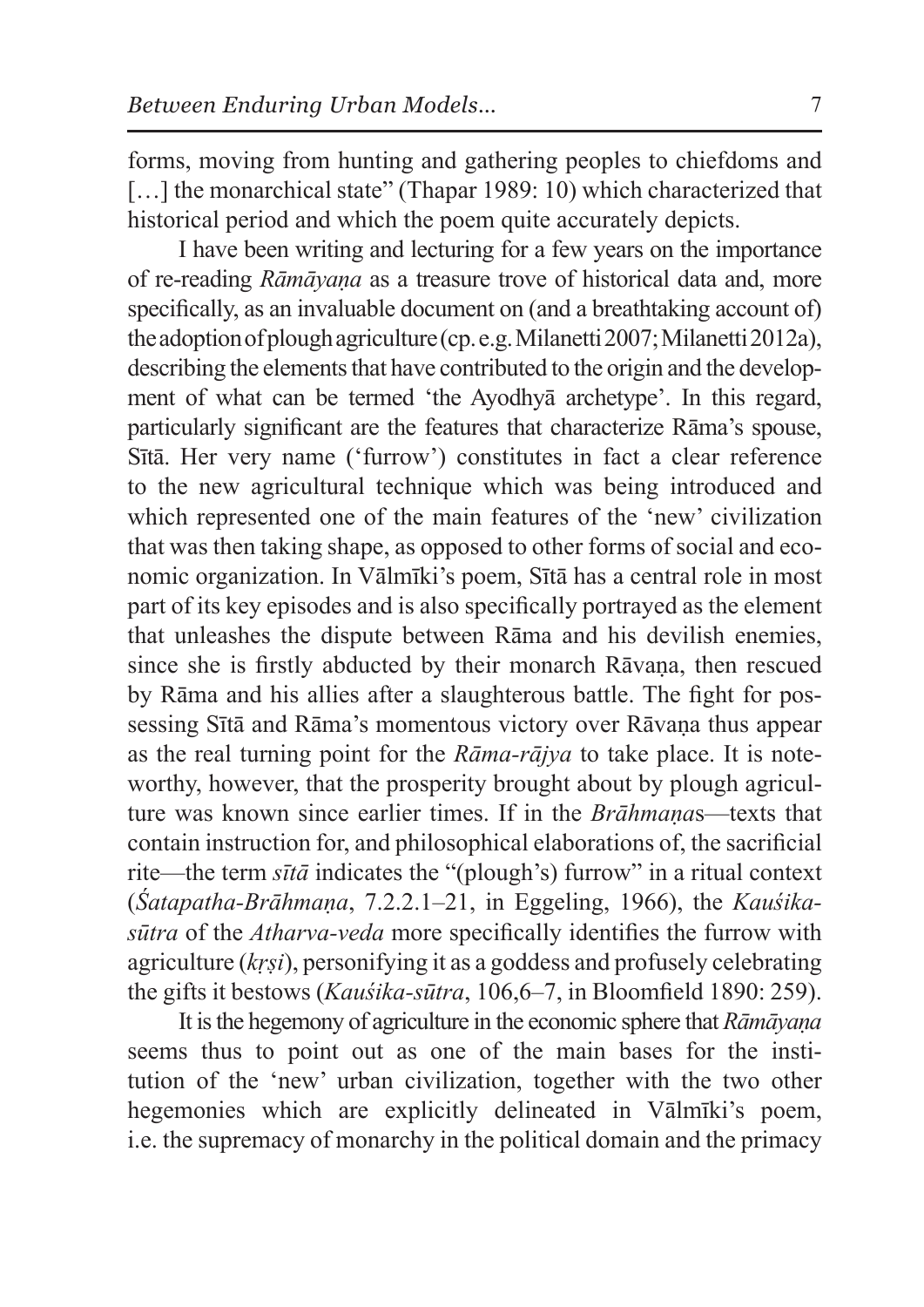of the Brahman (*brāhmaṇa*) caste in the religious-philosophical sphere. As the foundation stone of an orderly and affluent society, it is this triple hegemony that better characterizes the 'Ayodhyā archetype' and, simultaneously, represents the basis for its further elaborations throughout the ages. However, even though the story goes on until the establishment of Rāma's reign in the city of Ayodhyā and the beginning of a new and prosperous era, there are hints which show that the poem's plot is more complex than a plain celebration of a hero's success. In fact, it describes not only the difficulties which Rāma has to overcome before succeeding, but also the elements of loss that are implicitly contained in such epochal events. This account of what we may term as the 'dark side' of prosperity represents, at the same time, a form of awareness about the 'costs' that any modernity necessarily entails and, in more traditional terms as we have initially affirmed, it asserts the need for the sacrilege implicitly contained in the adoption of plough agriculture to be repaired by an equivalent sacrifice. At the same time, it is exactly this 'inclusive' nature of the narration, by which crises and losses are presented as an organic part of the story, that distinguishes it from all its major remakes.

Indeed the poem—inasmuch as it represents a civilizational narration—could have never reached a happy ending. In *Rāmāyaṇa*, elements of a major crisis become evident immediately after Rāma's victory over Rāvana, when the triumphant hero repudiates Sītā accusing her to be "a woman who lived in another's abode" (*Rāmāyaṇa*, VI.103,19) and declaring that he has fought Rāvaṇa only for the sake of his family's honour. Out of despair, and in order to demonstrate her pureness, Sītā throws herself into the fire, which however leaves her untouched (VI.104); she is then brought back to her husband by Agni, the fire god himself, so that the return journey to Ayodhyā might take place. Yet in the last book of the poem that describes 'further' (*uttara*) episodes which occurred after Rama's enthronement, and that is considered a later addition to the central plot—Sītā's faithfulness is again questioned by people's rumours. This time Rāma is urged, though reluctantly, to exile her to Vālmīki's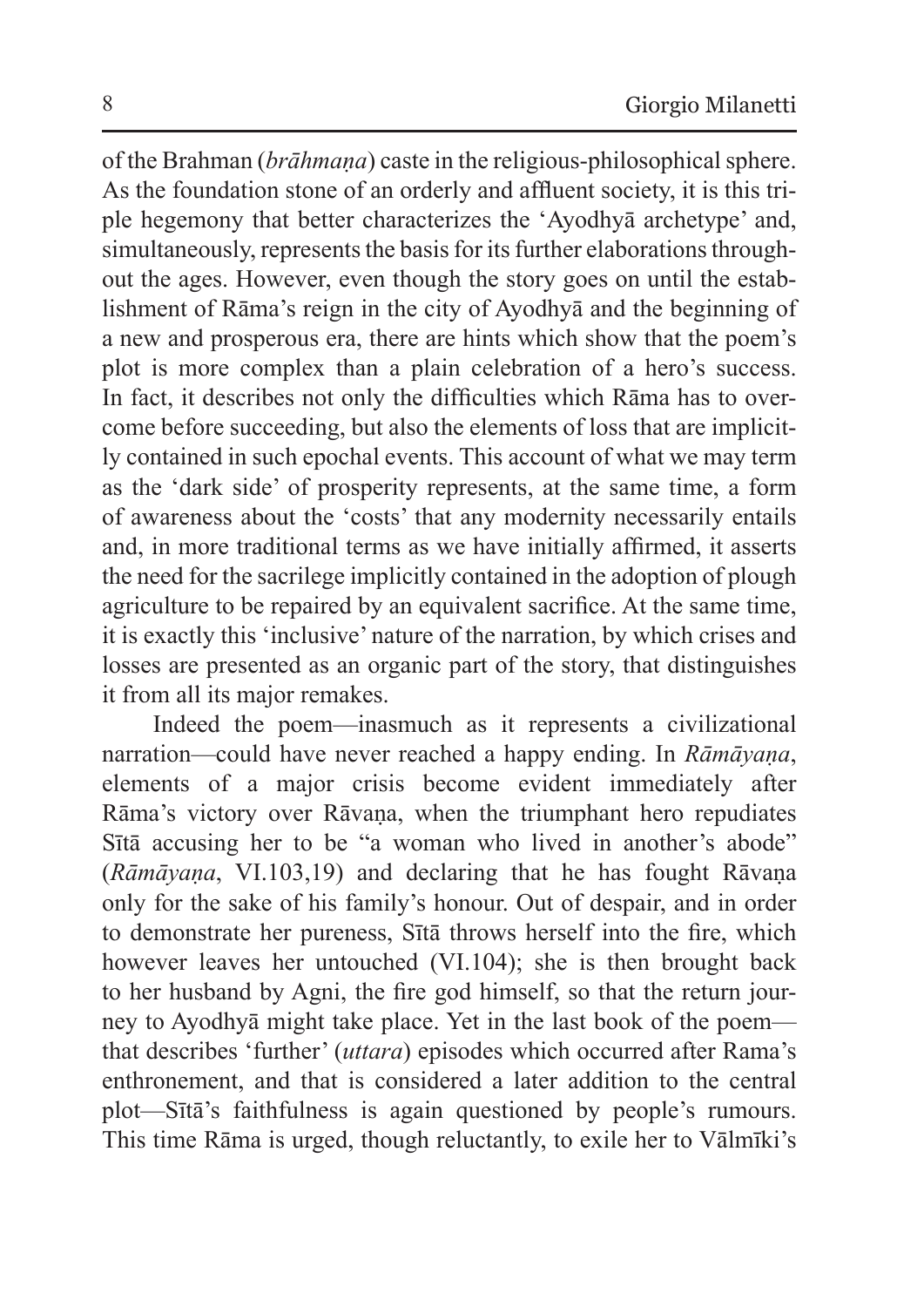hermitage, notwithstanding the fact that she is pregnant. Sītā will return to the king's court only many years later, when Rāma will acknowledge his twin sons' identity during the celebration of a royal sacrifice. She then "publicly affirms her purity by calling upon the Earth to swallow her in testimony; the Earth embraces Sītā and disappears with her (87–8), while Rāma is left to mourn her loss, using a golden statue of hers as a substitute at sacrifices (89)" (Brockington 1985: 8). It is precisely through this loss—a true human sacrifice—that the most intimate meaning of the story seems finally to surface.

Should we select among the several inputs that may be extrapolated from Vālmīki's poem, and from the dynamics which we can read therein, we might single out two of them that seem to be particularly relevant to our discussion. First, *Rāmāyaṇa* provides clear evidence not only for the connection between the origin of urban civilization and the advent of agriculture, but also, more specifically, for the intrinsic relation that seems to be drawn between what we might term a "modern urban prosperity" and the sin (or sacrilege etc.) that derives from the adoption of the 'modern' agricultural technique of ploughing. As we have observed before, it is this connection—and its elaboration into a foundation myth—that gives sense and identity to the 'new' urban *and* agricultural civilization that the poem describes and that is characterized also by the predominance of monarchy and of the Brahmanical caste. And since "identity building is a potential source of strife and devaluation of others, because the creation of identities takes place not in a vacuum but in previously occupied space" (Bernbeck, Pollock 1996: S140), Rāma's and Sītā's journey through the Indian subcontinent, where non agricultural (non monarchical, non Brahmanical) societies prevail, is marked by harsh encounters, violent confrontations and conquest. The second aspect that needs to be highlighted descends from the previous observations, which show how a narrative may be read not only as an instrument of, and/or a support to, historical research, but also, more specifically, as evidence, albeit ciphered, of complex processes of social, political and economic importance, that are *not* (and perhaps *cannot* be) described as much in depth by any merely historical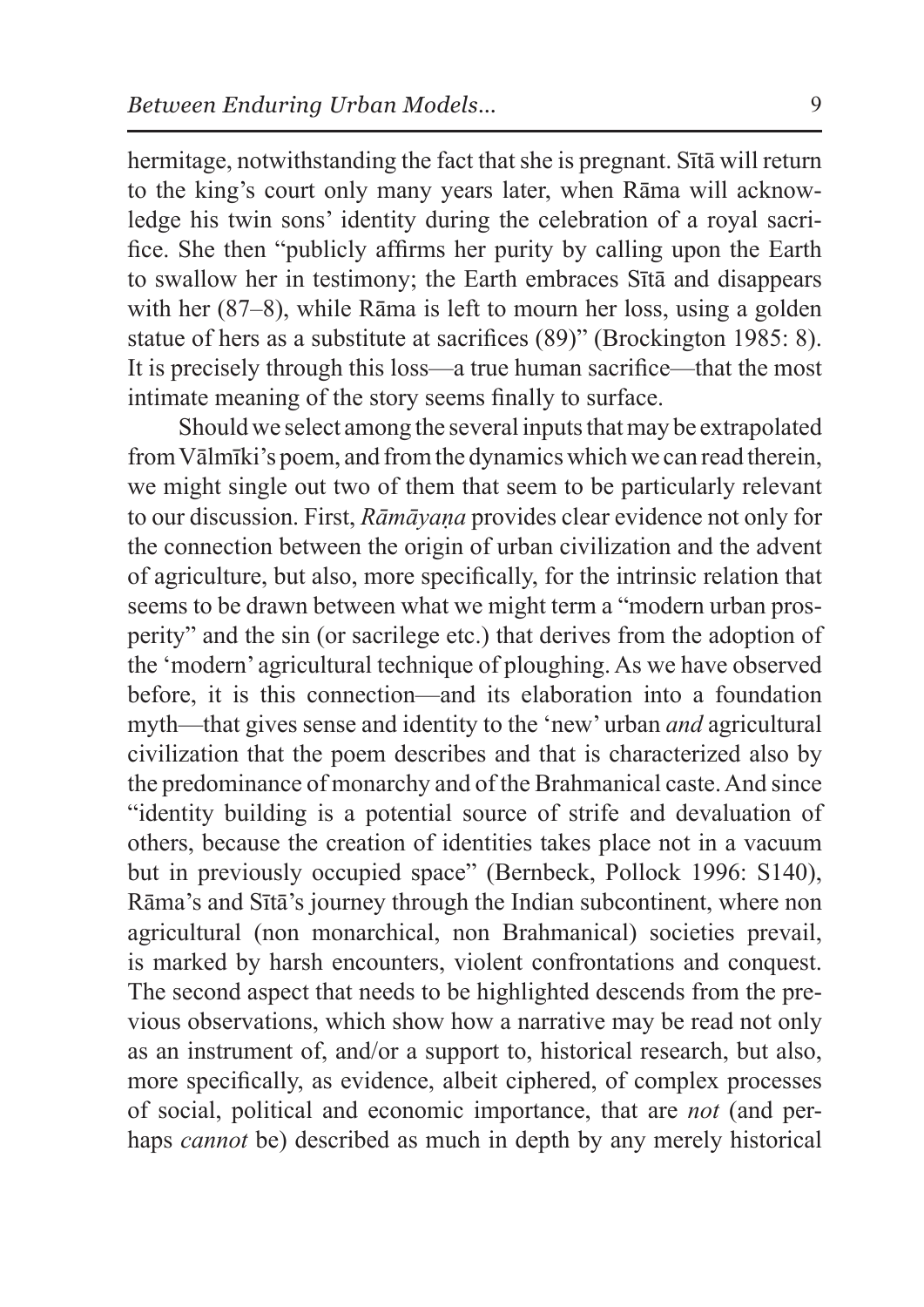source. One of the main reasons could be that "ancient cities, like all other ancient and modern sociocultural phenomena, and no matter what the spatiotemporal scale of analysis, cannot be well understood without taking explicit account of *individuals*—their practices, perceptions, experiences, attitudes, values, calculations, and emotions" (Cowgill 2004: 528, italics added). In fact, narratives are made exactly of all these elements*.* To this we could add that, as shown by narratological analysis, narration inherently has a 'communicative' character which opens up new perspectives of research.

#### **III.**

On the other hand, this communicative aspect of narration compels us to enquiry about the actors and the dynamics of the narrative act: what (and why) is communicated by whom to whom? In this perspective, the evolution of the narratives on Ayodhyā represents a fertile field for pushing our analysis a bit further than the traditional research on texts and the collection of mainstream historical materials.

Narratives on cities evolve continuously, as cities do. Yet it can be observed that narratives on ancient and medieval Indian cities, drawing from the *Rāmāyaṇa*'s text and/or from the iconography developed thereof, tend often to replicate the 'Ayodhyā archetype', variously translating and elaborating the hegemonies and the dynamics that characterize it. This is true not only of historical urban centres, such as Mathurā,<sup>1</sup> Sāketa<sup>2</sup> and, later on, Vijayanagara,<sup>3</sup> but also

<sup>&</sup>lt;sup>1</sup> On Mathura and the questions arising from its affiliation with Ayodhyā and the Ikṣvāku dynasty in the *Uttarakaṇḍa* and the *Harivaṃśa*, see Goldman 1986; Milanetti 2012a.

<sup>2</sup> On Sāketa and its identification with Ayodhyā see Bakker 1986. Kālidāsa's poetical works had a specially important role in the process (Bakker 1986: 30).<br><sup>3</sup> The association of Vijayanagara with Ayodhyā was initially eased by

the traditional identification of surrounding geographical features with places described in *Rāmāyaṇa*; later on, it was substantiated mainly by means of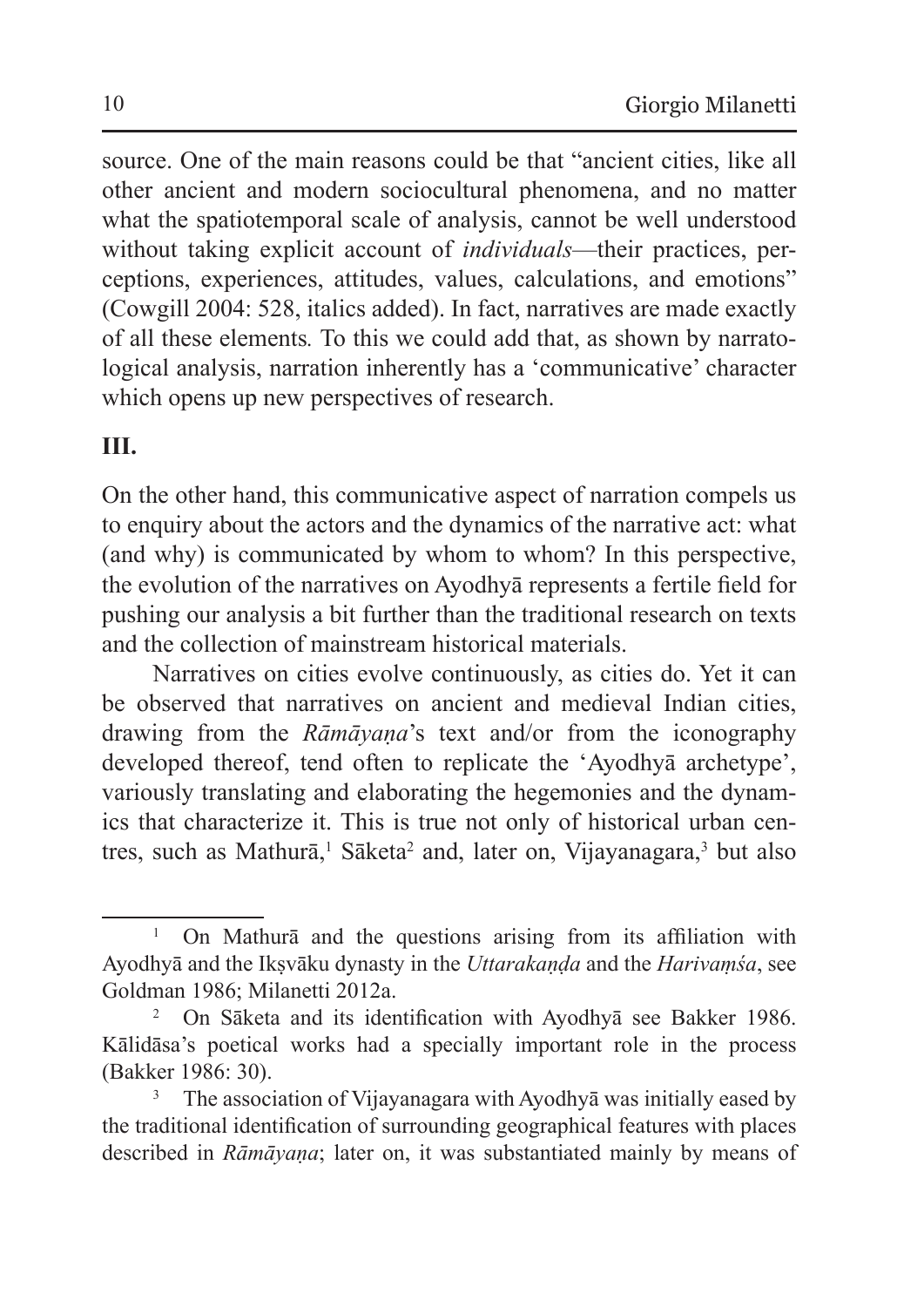of fictional realities, as those created by the imagination of Sūfī poets in the Avadhī language, especially during the  $16<sup>th</sup>$  century (Milanetti 2012a: 401–406). In fact, as Vālmīki's text had translated the (perhaps sacrilegious) passage to modernity into a narration of cultural identity, so other texts and other stories, building on the urban model portrayed in the Sanskrit poem, contributed to the construction of other 'modern' identities, legitimizing (new) ideologies and the coming to power of (new) political actors. We can thus draw from all these narratives a dynamic line of adjustments and negotiations regarding ideologies, values, and practices, that evolved over more than two millennia, and that found expression through the elaboration and the adaptation of the original narrative materials. These processes strongly contributed to the development and the dissemination of the Ayodhyā archetype, supplying further elements to its growth and yet, at the same time, bending it to the specific cultural strategies that were locally elaborated. In this way, what we may term an 'a posteriori urban myth' (Aravot 1995: 81) progressively took form, as will be shown later in the article. Like most narratives of this kind, it was characterized by both rigid assumptions and decisive omissions.

In early modern India, while major cities were turning one after the other into centres of Islamic administration and military installations, Hindu religious authorities began to move to the countryside, where they were forced to deal with, and open to, groups and communities from the social periphery. Within this scenario, a new *avatār* of the 'story of Rāma'—and, with it, a new elaboration of the 'Ayodhyā archetype'—was produced. Written towards the end of the  $16<sup>th</sup>$  century, under the long reign of the Mughal emperor Akbar (1556–1605),

urban planning and temple architecture and iconography; see e.g. Fritz and Michell 1987; Pollock 1993: 267–269. In Vijayanagara, one of the elements which testify to the persistence of the same dynamics characterizing the 'Ayodhyā archetype' is the largely attested phenomenon of land donations to temples by members of Vijayanagara's court or by other state institutions; see Milanetti 2012a: 406–419.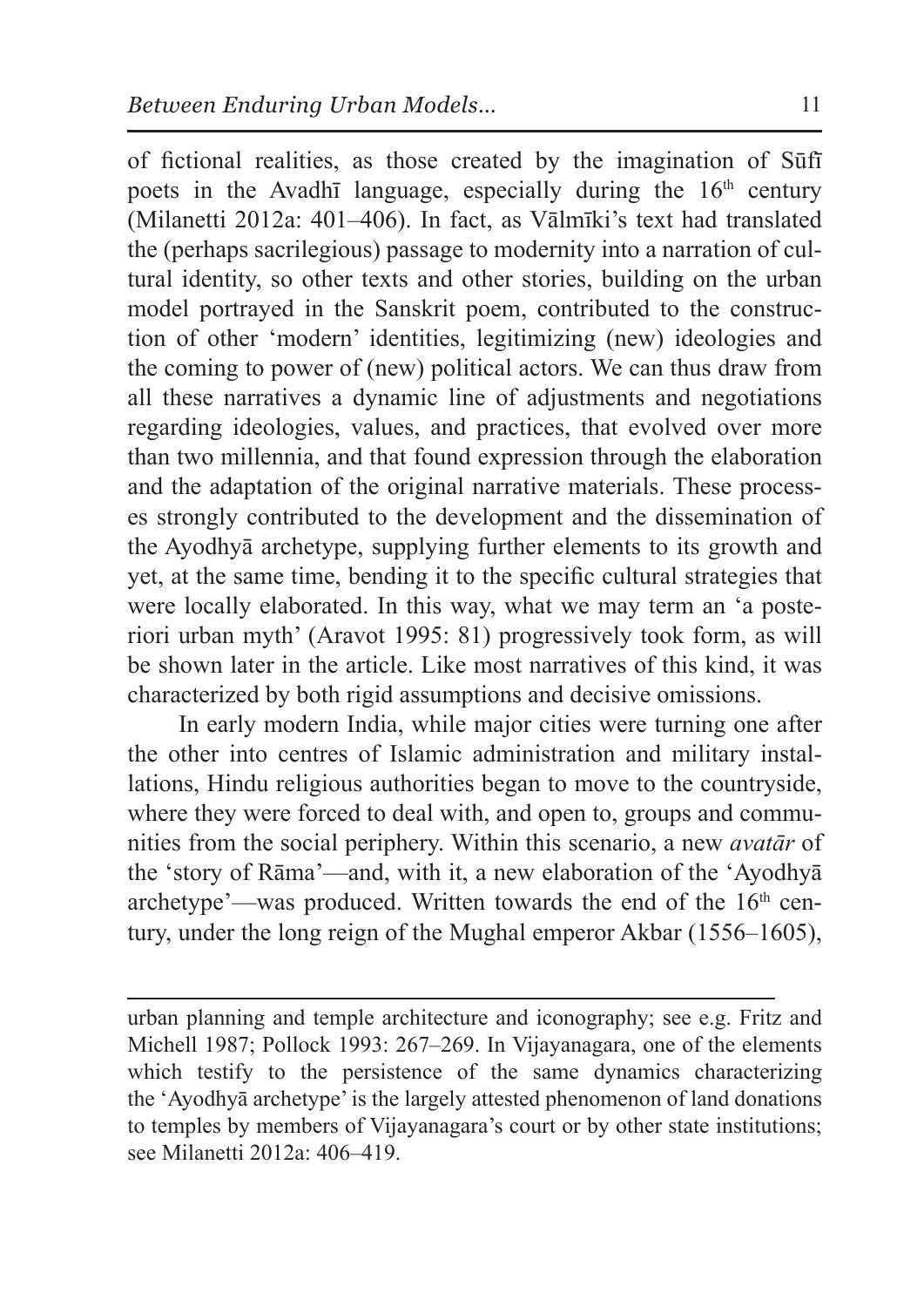*Rām'carit'mānas* (Tul'sī Dās 1991), or *Tul'sī Rāmāyaṇa*, as it is often called from the name of its author, represents a highly characteristic illustration of the dynamics by which a narrative evolves and circulates. In fact, although in comparison with Vālmīki's text, its focus shifted from the institution of a modern urban civilization to a broad reformation of Hindu faith, it too was meant to create and propagate a new cultural identity, within the well-defined boundaries of the cult of Rāma. In this regard, it must be noted that its emphasis on the universal character of *Rāma-rājya* contributed *de facto* to a new 'reification' of the urban myth of Ayodhyā—to quote Bakker's formula (Bakker 1986: 10ff) on the processes regarding Sāketa during the  $5<sup>th</sup>$ century C.E. In fact, Tul'sī purposely expunged from his re-elaboration all the major elements of crisis and loss that marked Vālmīki's original and that gave meaning and measure to the establishment of the new urban civilization of Ayodhyā—the main omission by far being that of Sītā's disappearing into the Earth's depth (*Rāmāyaṇa*, VII.87–88). He chose instead to focus on the ideal character of the *Rāma-rājya* and its orderly stratified society (e.g. *Rām'carit'mānas*, VII.21–223), as well as on the possibility for the non-urban and tribal communities, which had entered in contact with Rāma and the other representatives of the urban culture of Ayodhyā, of being accepted within the ranks of an enlarged and reformed Hindu society (Milanetti 2012b). It was the first time that the cult of Rāma—and with it, Hinduism at large was presented within such a comprehensive project as a universal faith, open to all, even themost sinful barbarians—repeatedly (and creatively) described with a plethora of pejorative terms (as in *Rām'carit'mānas*, II.251.2): *kuṭila*, *kucālī*, *kumati*, *kujātī* ("crooked, wicked, evil-minded, low-born"). Building on Tul'sīdās' vision, and adding to the elements highlighting the universality of the cult of Rāma, the establishment and dissemination of public representations of the *Rāma-kathā* the so-called *Rāma-līlā*, which local traditions attribute to Tul'sī himself (Hein 1972: 105–125) or to his disciple Megha Bhagat introduced elements of sensorial and emotional impact that contributed to further elaboration and circulation of Tul'sī's version of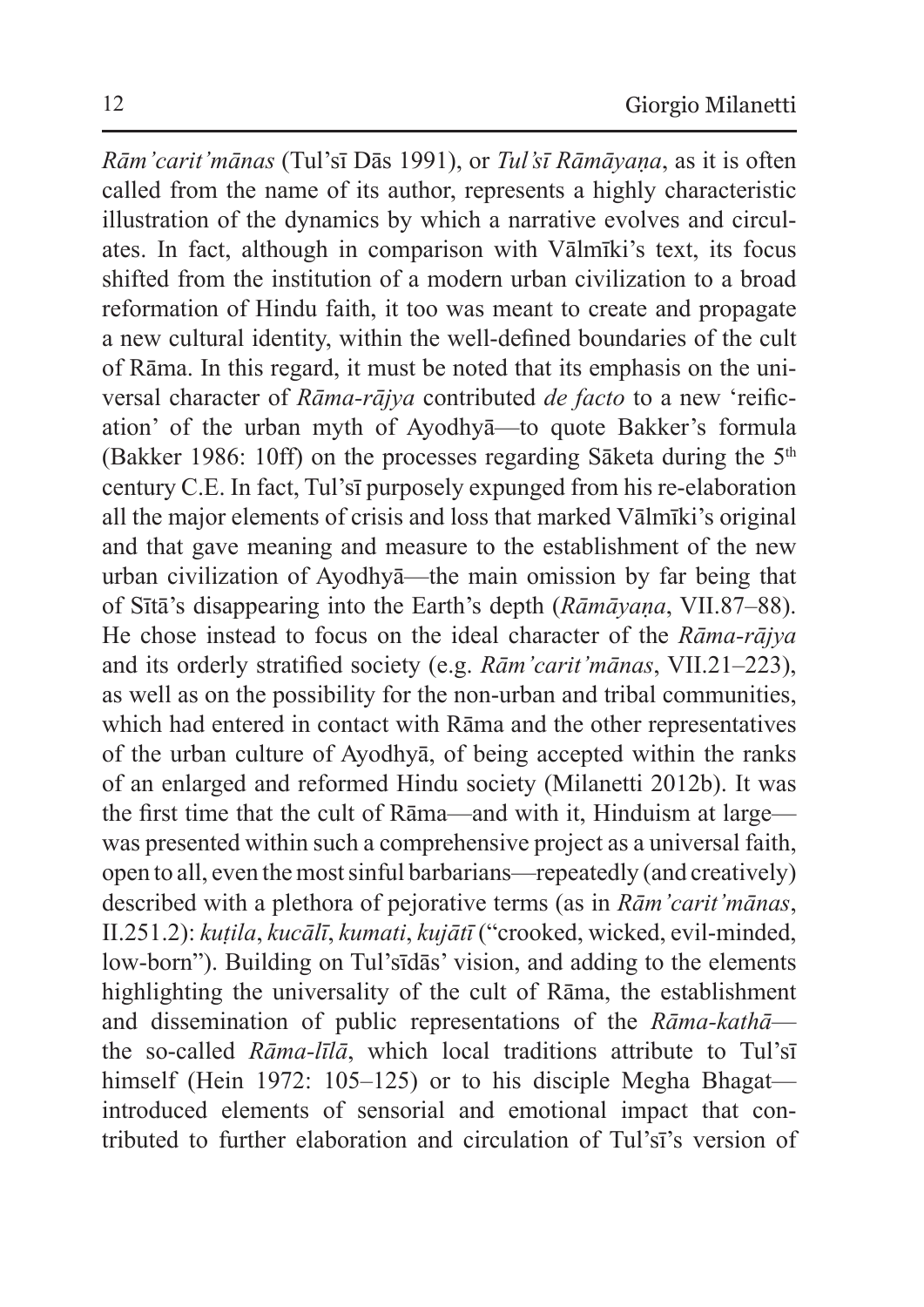the narrative. *This* specific form of experience—the text as 'hearing' and 'seeing' (Kapur 1990: 9)—rather than representing a contradiction with the core features of narrative as such, only emphasizes its communicative aspect—a theme which still represents "a curiously neglected area in narratological reflection" (Rigney 1992: 267).

As previously mentioned, the universal character of *Rāma-rājya*, so vividly emphasized in Tul'sī poem, highly contributed to a 'reification' of both the mythical accounts on Rāma and the literary archetype of Ayodhyā. Myth was once more turned into 'historical past'—to be recalled and used by new actors on the religious and political scene—while Rāma's epical advancing through the wilderness of jungles, rivers and mountains was given a geographical reality. Several momentous dynamics were produced thereof, often of dramatic social and cultural impact: from the radical activities of the powerful Rāmānandī sect in northern India up until the beginning of the  $20<sup>th</sup>$  century (Pinch 1996), to the communitarian riots of 1992 in contemporary Ayodhyā (Pollock 1993; Bernbeck and Pollock 1996)—which testify once more to the ubiquitous and metamorphic nature of this narrative. Particularly significant instances of its evolution are also to be found in Gandhi's political speeches. As it might be expected, nationalist narratives about the city emphasized the need for a shift from the colonial regime, both in theorization and in urban practices. Before Independence, a noteworthy contribution to the debate was delivered by Gandhi who, while addressing the audience on the occasion of the last day of his stay in Bangalore, in August 1927, on the one hand expressed his deep admiration for the government of the then ruler Krishnaraja Wadiyar IV, and on the other warmly invited the citizens to dedicate themselves to the programs of hand-spinning, cattle protection, and abolition of untouchability. As he significantly remarked, the two things together—i.e. the good rule of the Mahārāja and the commitment of people—would "make Mysore [the State to which belonged the city of Bangalore] a real model State so as to entitle it to be called *Ramarajya*" (Gandhi 1969: 417). The tale of Bangalore as an ideal city, and its affiliation with the Ayodhyā archetype, were further articulated in the last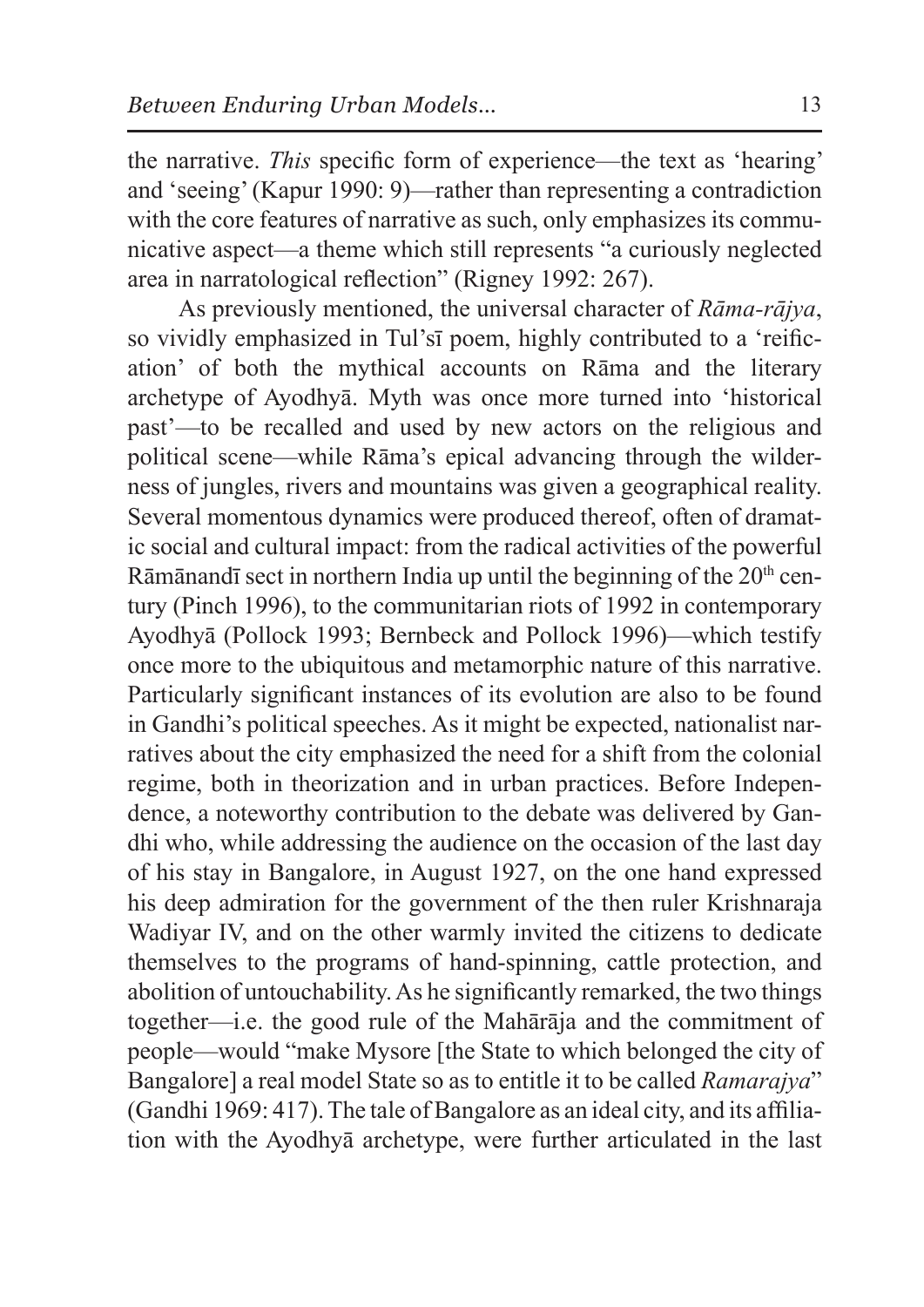words of his speech: "More is expected of those who give much. I have found so much good in this State that I almost fancy that if you and the Maharaja together will it, you can make this State *Ramarajya*" (*ibid*.). In these words we find once more echoes of the developments in Sāketa at the time of the Gupta empire, since both Gandhi's vision and the Guptas' ambitions were based on the same process of 'reification' of myth as function of policies of modernity. Gandhi's narration was in fact strictly functional to his own political strategy, to which the identity of Bangalore was explicitly subordinated, as it had been the case with Sāketa. In this regard, it may be observed that these dynamics reveal more than specific aspects of the relation between political power and cultural narratives. In fact, they seem to be better understood through specific investigation on "how subjects are discursively constructed within relations of power and how such constructions allow the possibility of radical change" (Oswell 2006: 73).

## **IV.**

When we shift to the set of narratives represented by the sedimentation of stories, reports, outlines, plans, images etc. that have been progressively elaborated with regard to the city of Bengaluru—which under the British Raj became 'Bangalore', only to officially retrieve its former name in November 2014, after several years of debate once more we stumble upon a legend about a chieftain, a plough and a walled enclosure. Folklore and local history set the origin of the city in the year 1537 and ascribe it to Kempe Gowda, ruler of the nearby Yelahanka feudatory state:

Four milk white bullocks stood harnessed to four decorated ploughs, and at the royal command off they went, driven by young men, furrowing the ground in the four directions up to the limits marked. The routes traversed by those four ploughs became the nucleus of the new town's four main streets. […] A strong mud fort, reckoned impregnable in those days, erected around the new township, guarded the country round about. (Hasan 1970: 14)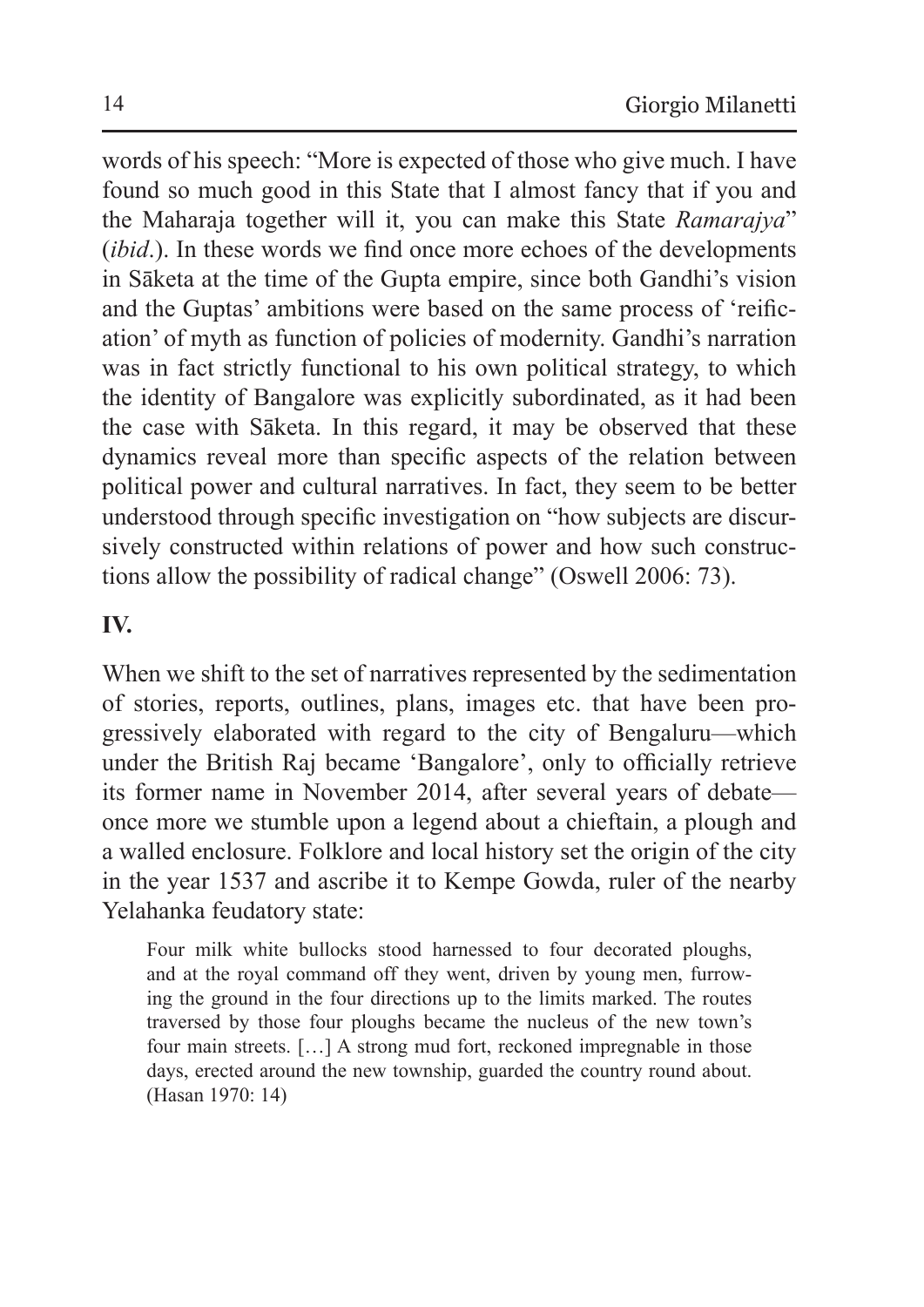Yet, walls were not there to mark the identity of the city, since, as it has been observed, the gates which "the British troops broke through two and a half centuries later were moments in the unfolding of this significant event which Kempe Gowda very likely did not foresee growing like an organism as much as being another seed in an open field" (Mathur and da Cunha 2008: 27–28). This agricultural chieftain, who struggled to build his urban dominion in order to gather and defend what at the time represented the most important asset—population might in fact have envisioned other developments for his city than "the walled entity that is ascribed to him by British surveyors who drew it as such for the first time in 1791 when Lord Cornwallis's army captured it" (Mathur and da Cunha 2008: 27).

As previously suggested, urban narratives, when structured as an 'a posteriori urban myth', are always full of elusions and ascriptions, inclusions and exclusions that—quoting Trachtenberg's remarks on contemporary historiography—are "to be understood in essentially political terms" (Trachtenberg 1998). Divergences between the original nature of specific urban elements of Bengaluru and the narratives that were later elaborated, are particularly evident with reference to a typical institution of the city's landscape (and of its pre-colonial economic and productive framework) such as the *tota*. The *tota*s of Bengaluru where originally the places where agriculture was most intimately connected with urban life, testifying once more to the persistence of the civilizational pattern described in *Rāmāyaṇa* and based on the twin development of city and 'modern' agricultural techniques. Significantly, the same pattern informs also the great part of old large cities in the world, where "no locale was more than a short walk from the countryside", and "in all but the most compact parts of ancient cities, some spaces within the settlement likely were used for agricultural production" (Cowgill 2004: 539). The agricultural dimension of Bengaluru is in fact attested not only by the mentioned tales about its origin, but also by the original architectural and infrastructural layout of the urban area, interspersed with prominent elements of a complex irrigation system which, though having undergone radical changes and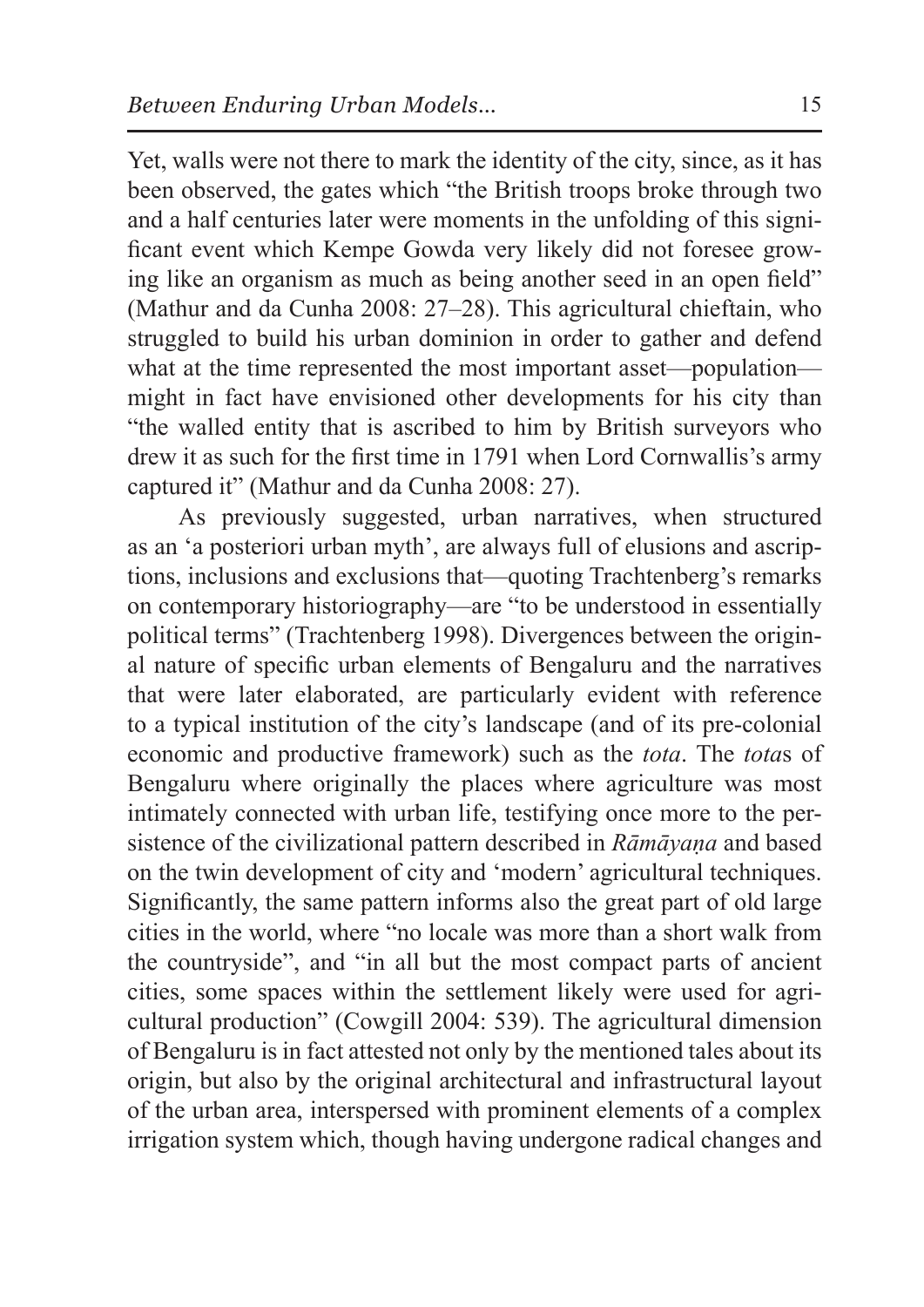alterations during the centuries, still represent significant features of the urban life and landscape. This notwithstanding, the term *tota* has usually been translated as 'garden' and, ironically enough, it is to this approximate translation that Bengaluru owes the origin and the development of its 'Garden City' narrative that, especially in the twentieth century, has been fed by an astonishing amount of reports and documents, essays and fictional works, and mass media communications. However, scholars who have debated the topic consider that this definition only "rarely refers to the substantial part of the city that was given over to the cultivation of fruits, flowers, and vegetables, right up until the 1960s" (Nair 2002: 1224). Rather, it should be put in relation with "the compounds and gardens in which private residences or public buildings were set" (*ibid*.). Yet if the garden, etymologically as well, is in fact an 'enclosure', and then something 'private' (also in the sense of being 'bereft of'), the *tota* was basically an agricultural area *open* to operations, interventions, and experimentations.

Both *tota*s and water reservoirs in Bengaluru had functions which were specifically intended for this kind of traditional urbanagricultural culture, and which, out of this context, defy any strict conceptualization. It is largely for this reason that in the course of time—through the succession of diverse political powers—attempts have been made to variously translate them into 'modern' discourses that could better suit the policies progressively elaborated and implemented. We know for instance that when "the British defeated Tipu Sultan of Mysore in the Battle of Bangalore in 1791, the rural aspect of the location was its defining feature" (De 2008: XV). A few years later, after the final victory over Tipu, when Francis Buchanan was invited to investigate and report the state of things in the lands of the Sultan, he defined the *tota* as a closed garden, and classified it into four quite rigid categories, according to its production. Yet, as it has been noted, when he firstly visited the Sultan 'gardens' in Bengaluru, these "did not just elude Buchanan's categories of the tota; they eluded his scheme of cultivated grounds" (Mathur and da Cunha 2008: 24). During the  $19<sup>th</sup>$ -century and well into the  $20<sup>th</sup>$ , even though the urban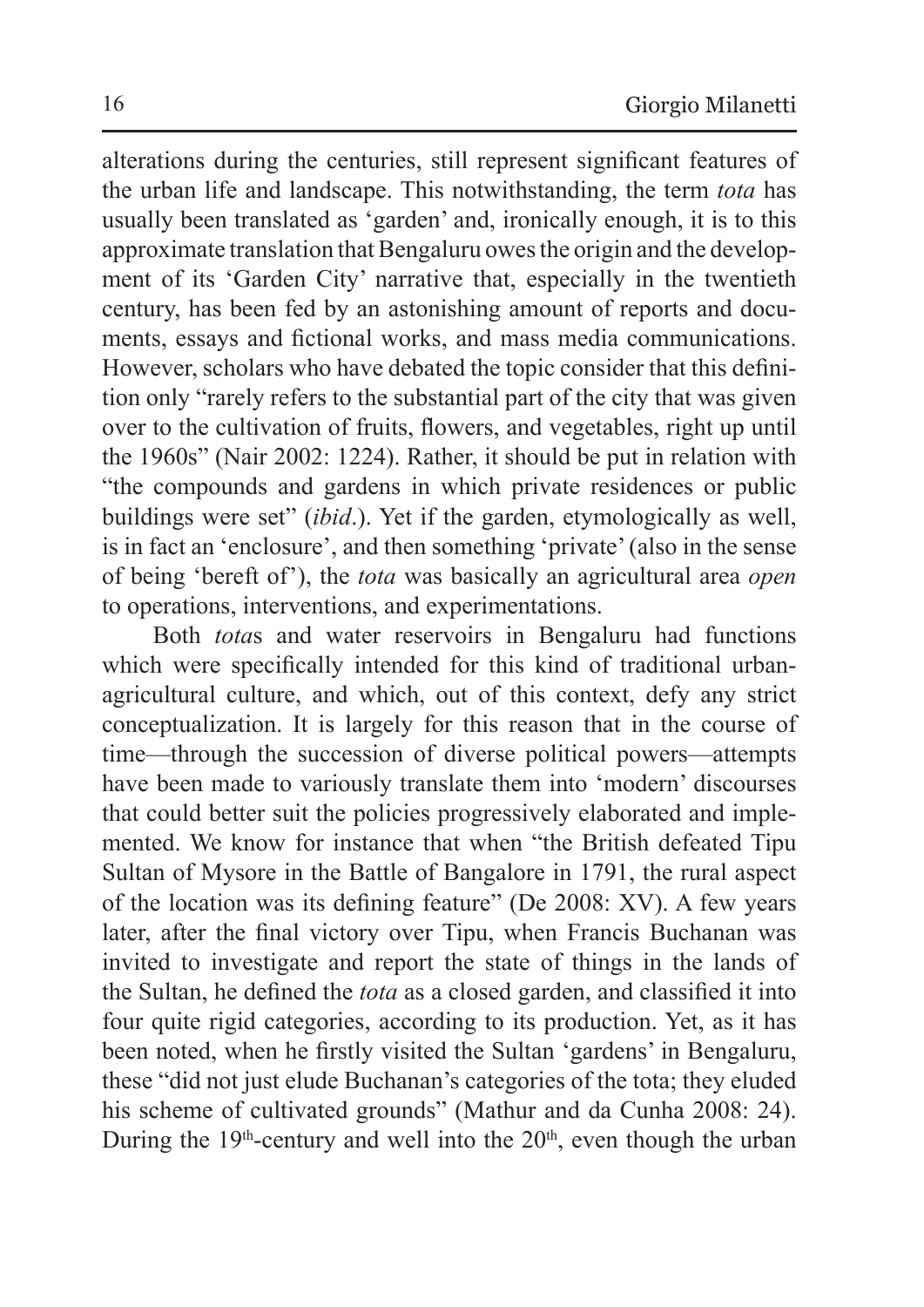'gardens' continued to represent areas of both agricultural entrepreneurship and botanical knowledge, British narratives tended to present the *tota* as primarily a place of leisure and retreat, if not as "a purely European pleasure-ground" (*ibid*.: 25). And since narratives are always there in any process of identity creation, we can assume that strengthening the 'rhetoric of beauty' did not mean only bending local practices to colonial aspirations, but also, perhaps primarily, planning a new identity for the colonized city.

Like *tota*s, the tanks or reservoirs of Bengaluru are objects which elude re-conceptualization outside the original context within which they have been created. They can be assumed to represent an urban element perhaps even more characteristic than the *tota*s, at least for the fact that "alone among the major cities of India, Bangalore is not on the banks of a river or seashore. Since being founded in the  $16<sup>th</sup>$  century, its residents had constructed reservoirs on small streams taking off from the ridge. These tanks or *keres*, as the reservoirs are called in Kannada, were the lifeline of Bangalore" (Singh 2008: 56–57). Well before being known as Garden City, Bengaluru was in fact

known as Kalyananagara, the city of lakes or *kalyanis*. The city has a ridge and valley topography; its lakes are basically irrigated tanks to catch rainwater. Like prehistoric towns, Bangalore grew around ponds and tanks which were then connected by channels or *karanjis*, which also watered the orchards and gardens of the city, even till the 1960s. The tank irrigation system itself is considered unique to south India. (Pushpamala 2008: pp. 200–201)

Yet these *kere*s or *kalyani*s were not fixed elements of the urban landscape: depending on the quantity and the seasonal cycles of rain, water often receded from them, leaving room for other activities, such as silt harvesting or plant cultivation, and other functions, such as fairs and festivities. Thus, "sometimes for more than a year, tanks did not appear anywhere like the tota that Buchanan would expect to see. Yet, they were points of emergence of a tota, a landscape that could not be restricted to a defined use anymore that it could be confined to the space of a map" (Mathur and da Cunha 2008: 27).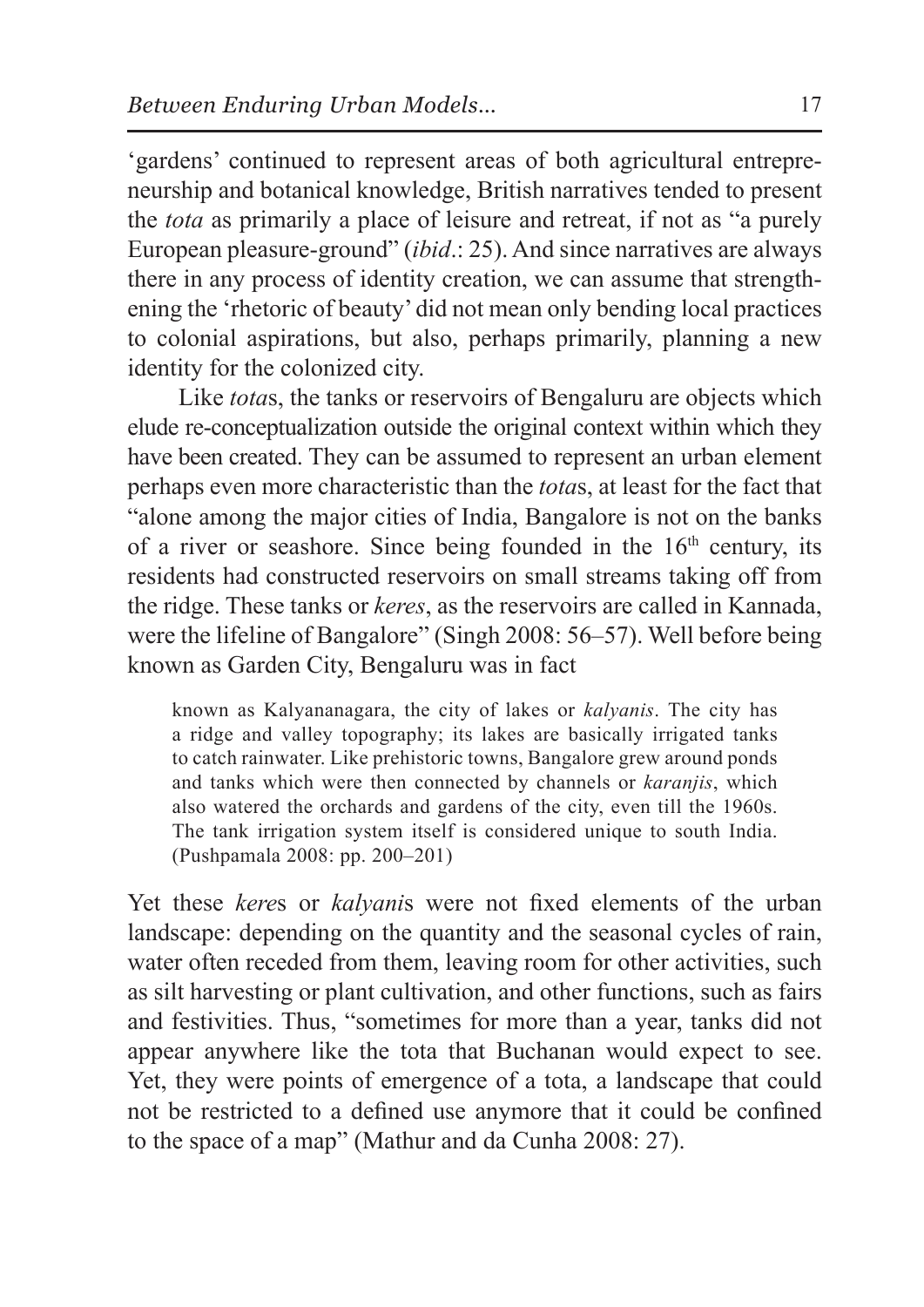### **V.**

During the first decades of the 20<sup>th</sup> century the *keres* of Bengaluru began to lose their function, mainly due to the piping of water from nearby rivers, and were progressively abandoned and/or converted to other uses, thus triggering the process of degradation of their environs which reached its peak in the 1970s and 1980s. Nevertheless the rhetoric of beauty was subsumed by independent India, initially to cater for the needs and the aspirations of the newly created institutions and later on to support the speculations of local and global capitalism. It was also paralleled by another narrative inherited from the colonial regime and converted to national paradigm: that of urban planning and public architecture as a means to carve out a new and distinct identity for the Indian nation. Bangalore was a city particularly fit for that, since unlike colonial metropolises such as Bombay, Madras or New Delhi as Nehru himself emphasized (Hasan 1970: 220)—it had an Indian origin. In addition to this, it had remained, albeit only formally, under the rule of an Indian monarch until Independence and—what perhaps counted the most—it still had a relatively small size that allowed architectural integrations to be more and more rapidly visible. An interesting example of the set of values and discourses that guided the urban development of Bengaluru in those years is represented by the construction (1952–1956) of the new House of Legislature, the wellknown Vidhana Soudha. Under the personal instructions of the then Chief Minister of Mysore State Hanumathaiya, its plan grew from an utilitarian two-storied building—perhaps with a touch of American style—to a grandiose and ostentatious structure whose unsaid function was to put an end to "an experience of colonialism as humiliation, rather than as domination or oppression" (Nair 2002: 1211). Criticizing its kitschy mixture of "architectural styles including Mysorean, Rajasthani and a touch of European [...] the cognoscenti raised their noses and high-brow objections, about its lack of aesthetic purity. But the populace loved it" (Colaco 2003: 48–49). Even today, "bus loads of tourists from the entire state halt here to look on in awe,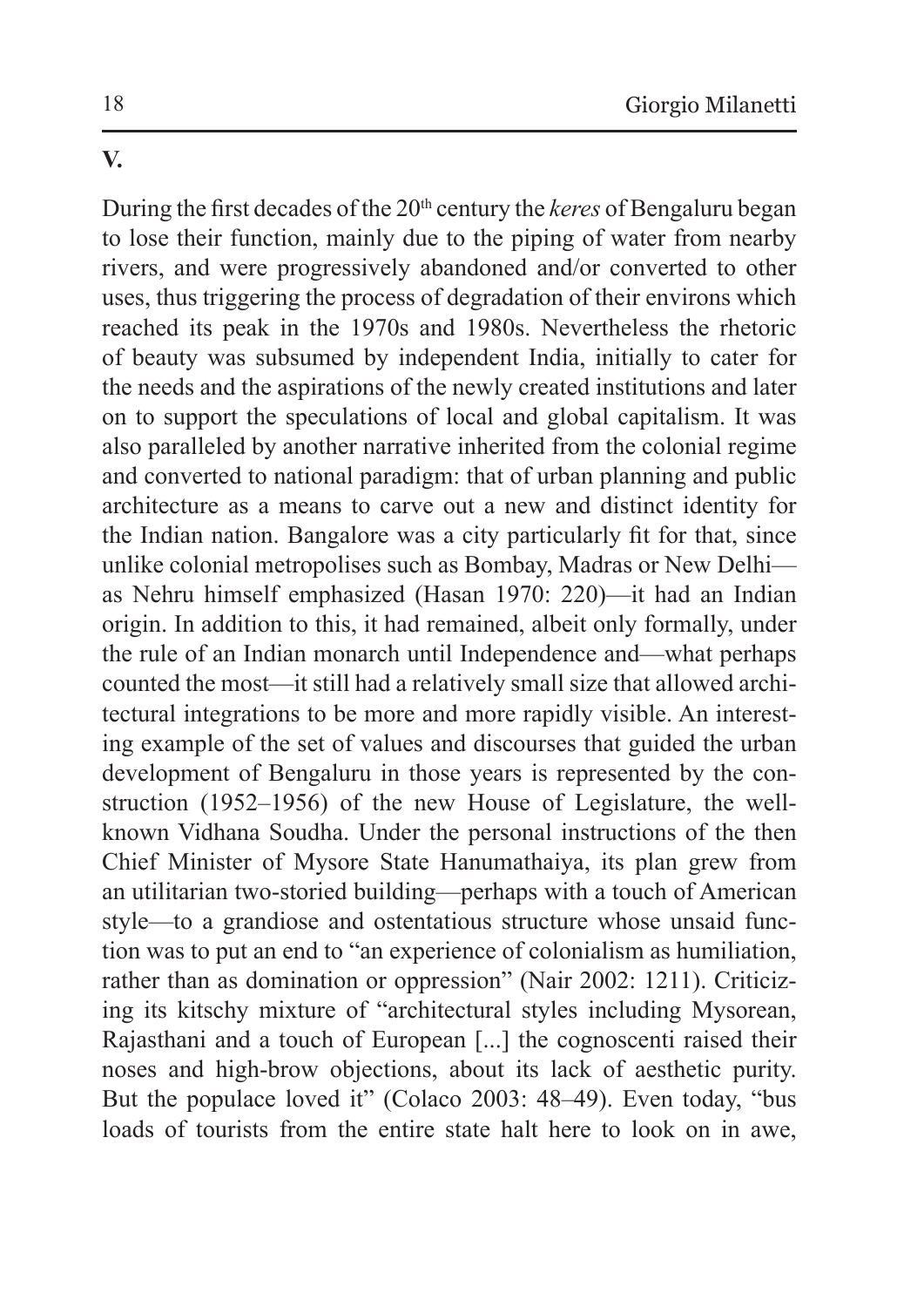to be photographed on its stone front stairway" (*ibid*.: 49). The States Reorganisation Act of 1956, that unified Kannada speaking territories, added to the same dynamics of promoting Bengaluru as model city. A few years later, a popular song from the movie *Mane katti nodu* ('Building a house', significantly subtitled *Idu Bengalurina kathe*, 'This is the story of Bengaluru') presented the city as a Kannada national achievement—building on emotional dynamics not too different from those set in motion by the *Rāma-līlā* representations. In the words of C.V. Shivashankar, the lyricist and director of the film: "'We wanted people in distant Berar or Karwar, who could not travel this far, to see their capital on screen and feel proud. [...]' The song projects the city as having three identities: as a beautiful city of gardens, as a city with a potential for economic and industrial growth, and as a centre of Kannada culture." (Shivashankar 2008: 37–38):

[...] those hubs of industry and commerce Listening to the melodious Kannada songs, In the lap of lovely gardens, Look how the city of Bengaluru has grown. (*ibid*.: 38)

The tumultuous growth of the city that started from the 1960s was in fact mainly propelled by a sustained flow of immigration both from other parts of the state and from other states. Within this scenery, the rhetoric of beauty acquired the function of attracting immigrants from both the higher and the lower social strata—a dynamic which is still at work today and that often translates into increasing inequalities:

As the number of American-style gated communities rises, so do the number of slums which provide services to those communities. Increasing economic disparities have brought the city to a low boiling point. (Singh 2008: 59)

Evidently, the same process of growth had the effect of rapidly worsening the urban environment: "After Independence, the two municipalities of Bangalore merged into a fast growing metropolis. It acknowledged no restraint [,] neither the notional green belt declared by the Corporation, nor restrictions on the conversion of agricultural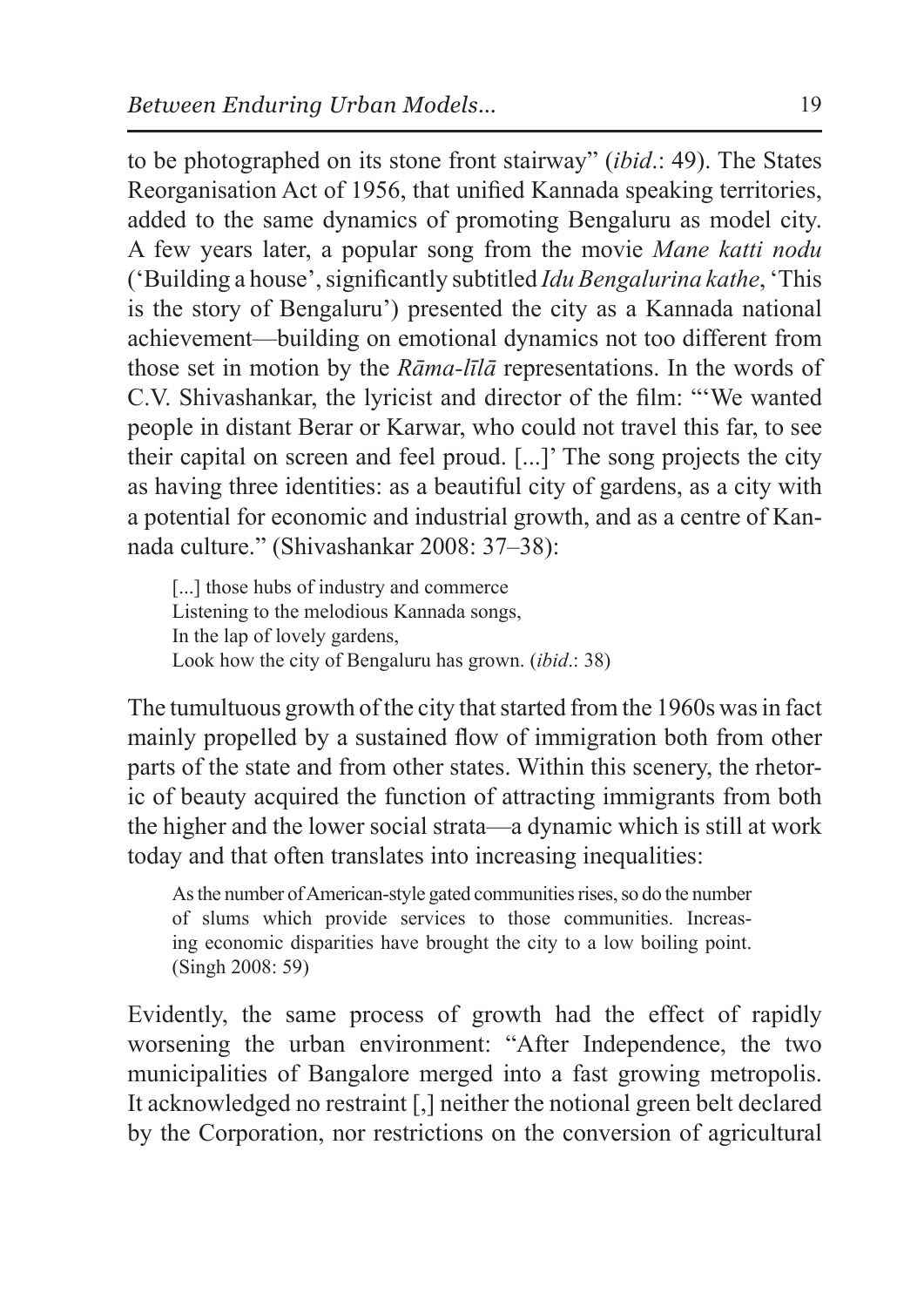land into urban land" (Colaco 2003: 52). Ironically enough, the urban elements most affected by the degradation were exactly those around which the narrative of 'Garden City' had developed, i.e. the *tota* and the tank. Since until the 1960s, as we have already observed, around one tenth of the city surface was covered by *tota*s, it was only natural that the pressure of the new actors would converge towards the areas still free from building activities. The greatest part of the *tota*s were thus either turned into buildable land (or simply built), or annexed to private compounds—which soon led to their final 'gardenization'. As regards the water bodies, it can be argued that their shifting nature highly contributed to make them an ideal target for the multiplicity of actors on the scene of urban planning. Due also to the fact that, during the years of most intense demographic pressure on urban inner areas, several tanks, reduced to marshy lands, had become places for precarious habitations and slums, a vast process of reclamation was brought about starting from the 1980s. Its aftermath was the conversion of the former tank surfaces either into construction sites or—when the ideology of beauty succeeded—into leisure spots, as it is today demonstrated "by the semantic shift from 'tank' to 'lake,' indicating the transformation of a water body from being a working entity to an aspect of the picturesque landscape" (Nair 2002: 1224).

In other cases yet, the ideology of beauty added to the pressures of the builders lobbies, which emphasized the image of Bengaluru as Garden City exclusively for marketing purposes and for the 'valeur ajoutée paysagère' of the urban green areas and water bodies (Varrel 2008: 19). Around the turn of the century, many attempts at building large real estate complexes on tank surfaces were thence undertook. However, not a few of them have been blockaded by the intervention of citizens' groups that were "socially well identified" and that mobilised precisely in order to protect, and capitalise on, the identity of Garden City (*ibid*.: 23). These new actors further elaborated the existing narratives on Bengaluru, adding to them their share of middle class claims and aspirations, yet basically missing to contest, or critically reflect on them. In 2012, a crisis in waste disposal and management menaced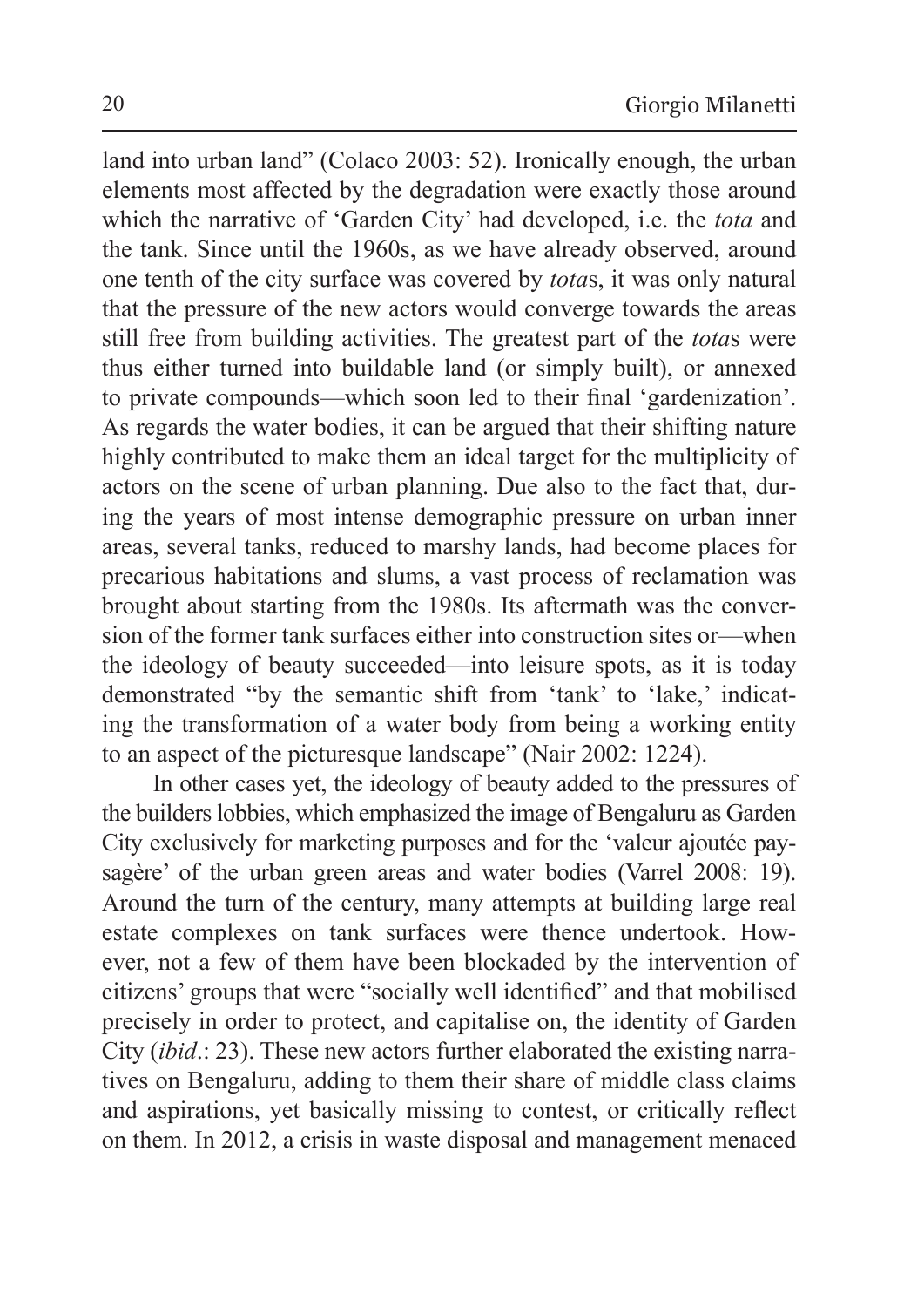to transform Garden City into Garbage City—not only in mass media perception but also in the experience of millions of citizens. It was then that the municipality of Bengaluru finally began, among other matters, to contribute to the diffusion of a short movie on waste recycling (produced ten years earlier by a non-profit organization). Interestingly, the film was based on a pilot project aimed at developing the capacities of waste sweepers and handlers in Bengaluru. Set in a residential area inhabited by high middle-class families, it contains

a double dimension, both environmental and social: it is about waste segregation but also about empowering solid waste workers. It builds on this important social aspect of waste management in the context of India, whereby a better relationship between urban residents and waste workers, or at least a better communication, would be likely to improve the whole system. (Lutringer 2015: 282–283)

Ironically, yet not surprisingly, the narrative of beauty seems thus to be strengthened (and further elaborated) by contemporary urban socialenvironmental activism—that could be expected instead to strive to turn it down. All this demonstrates once more, if needed, both the resilience and the complexity of such a cultural construction. The ploughs that according to the foundation myths of Bengaluru, had marked the routes and the trajectories of the original urban area—signifying that the city owed its origin to the integration of urban infrastructures and agricultural activities—are perhaps forgotten once and for all.

# **VI.**

In order to better conceptualize nature and functions of the urban narratives illustrated above, we may apply here the definition of 'a posteriori narrative-myth' proposed by Iris Aravot (1995) with reference to the metropolises of New York and Tel Aviv:

'a posteriori' because the explanatory/directive narrative appears, both logically and chronologically, after the creation of the city itself, and 'narrative-myth' because, as with the myths created in antiquity, it interweaves a motivated set of values with an imaginative/conceptual order imposed on established facts and processes. (1995: 81)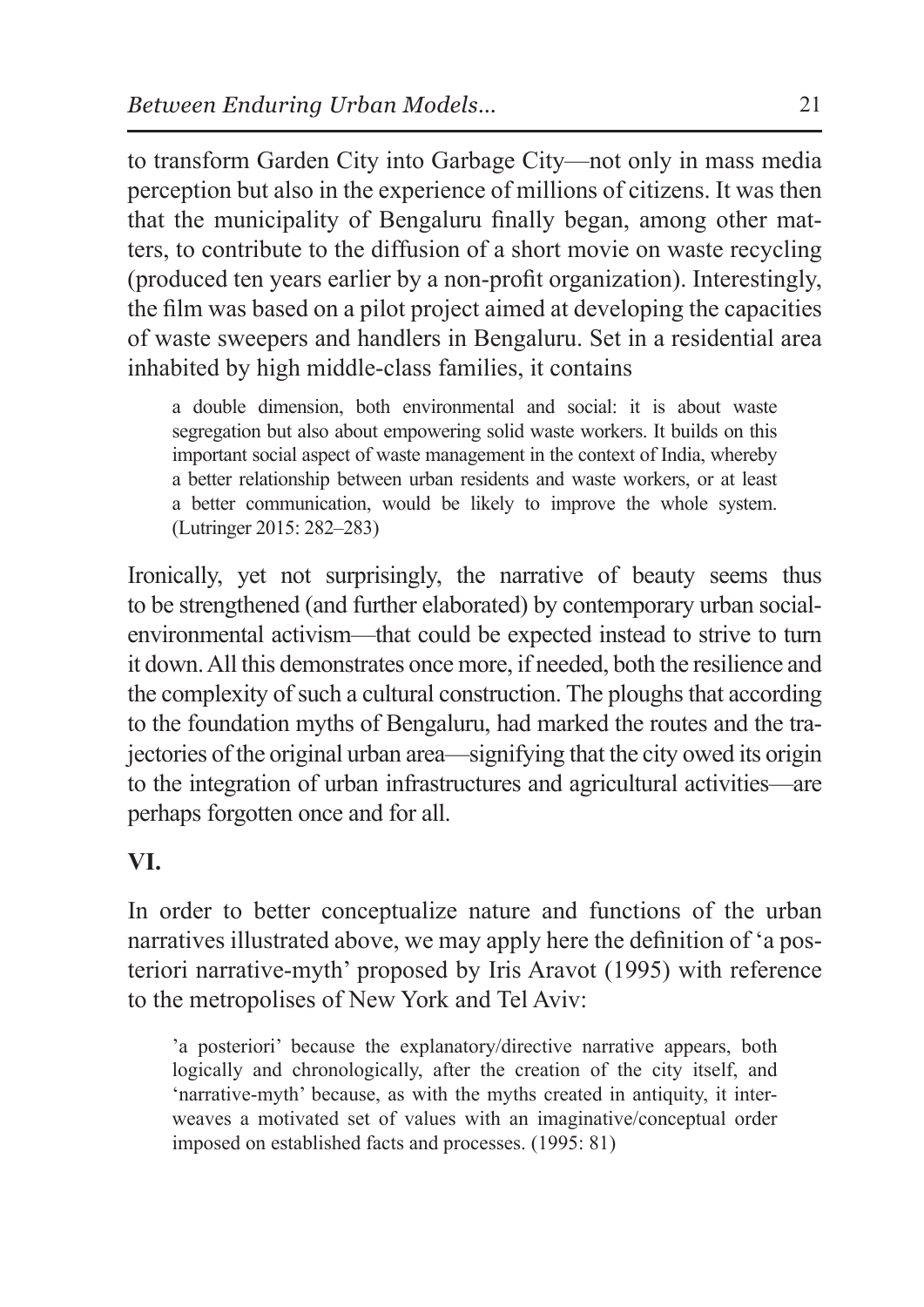Analytical tools for investigating urban narrative-myths are supplied by contemporary narratological scholarship. In this regard, we may observe how, though representing an area of cultural production whose nature was already debated by Latin rhetoricians, narrative has been recognized as object of scientific knowledge only after Barthes and other structuralist critics established its specificity, that transcends cultures and contexts (Barthes 1981; Todorov 1965; Genette 1966, 1969, 1972). Since then, a lot of theoretical work has been produced, that has led as it could be expected—to the emergence of 'narratology' as a school of literary criticism of growing importance and—as Ann Rigney acutely observes—to "an increasing recognition of the ubiquity of narrative *within* any culture, in discursive practices as diverse as theology, historiography, economics, legal practice, political speech-making, everyday conversation and philosophy" (1992: 263–264, italics in the original). Discussion about the limits of this enlarged form of 'narrativity' has followed, yet the majority of the latest contributions on the subject have focused on the 'creative' or 'constructive' aspect of narrative, seen as a discourse, i.e. the output of a process that intrinsically involves the active (and determinative) participation of the narrator. Consequences are not of small amount:

If ninety percent of what economists do is 'storytelling,' as McCloskey (1990: 9) observes, "then it becomes urgent for us to know what precisely it is that they 'do'—and hence what they may also choose not to do—when they compose their stories. And the same holds true for other inveterate narrators: historians, lawyers, politicians, and journalists. (*Ibid.*: 266)

As a matter of fact, the emphasis that the recent narratological scholarship puts on the communicative aspect of narration (*ibid*.: 267) allows us to analyse urban narratives eminently in political terms or within relations of power—and to legitimize the use of narrative materials for historical research—an issue that the present contribution precisely aims at illustrating. To this we can add that Indian cities seem particularly prone to investigation through narrative, due both to the abundance of narrative materials about the origins and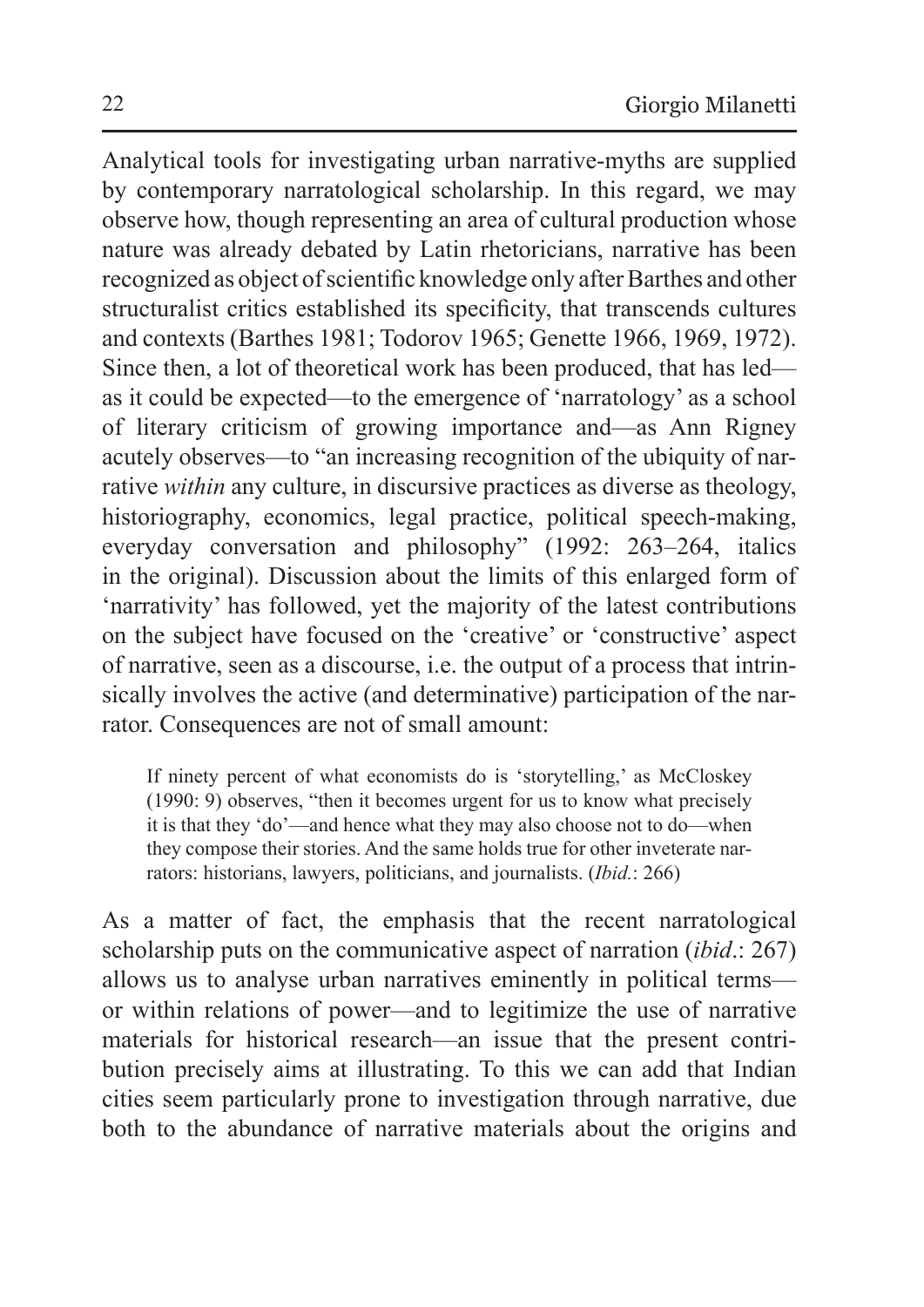the development of urban centres from ancient to medieval times which often contrasts with the relative scarceness of purely 'historical' data—and to the tendency to elaborate modern and contemporary narrative-myths through popular and wide-ranging media such as cinema and television. As regards historical research, we may in fact agree with the arguments advanced by Narendar Pani, when he observes that historical events do not (and should not) represent the limits of research. While writing about revisiting Bengaluru's history, and quoting Vico's remarks on the need to go beyond mere historical facts, he points out that

history too could be written through insights into the motivations for actions of the past. And the main source of these insights was to look directly at what men created in order to communicate to each other. The artefacts, the works of art, the words and the institutions are more likely to help us understand the motivations for historical actions than merely a collection of historical facts. (Pani 2010: 9)

Urban reality is always larger than the sum of the scientific or pseudoscientific representations which are provided by single disciplines, in that they "fail to grasp the actual authenticity of the urban place. It might be said that they fail to come to terms with the genius loci of the city" (Aravot 1995: 79). Even general theorization about terms such as 'city', 'urban society' and 'urbanization' must be considered still partial and inadequate (Cowgill 2004: 526). The same applies to specific disciplines such as anthropology, where city has been largely undertheorized, mainly because anthropologists have been more concerned with everyday urban processes (Low 1996: 383). Deficiency of theorization—which means lack of the conceptual frame that may explore complexities and explain contradictions—determines the impossibility of "understanding the changing postindustrial, advanced capitalist, postmodern moment in which we live" (*ibid.*).

Assuming narrative as a heuristic tool for the study of Indian cities, we can thus realize how rich our methodological repertoire may become if we allow this 'ubiquitous' conception of narration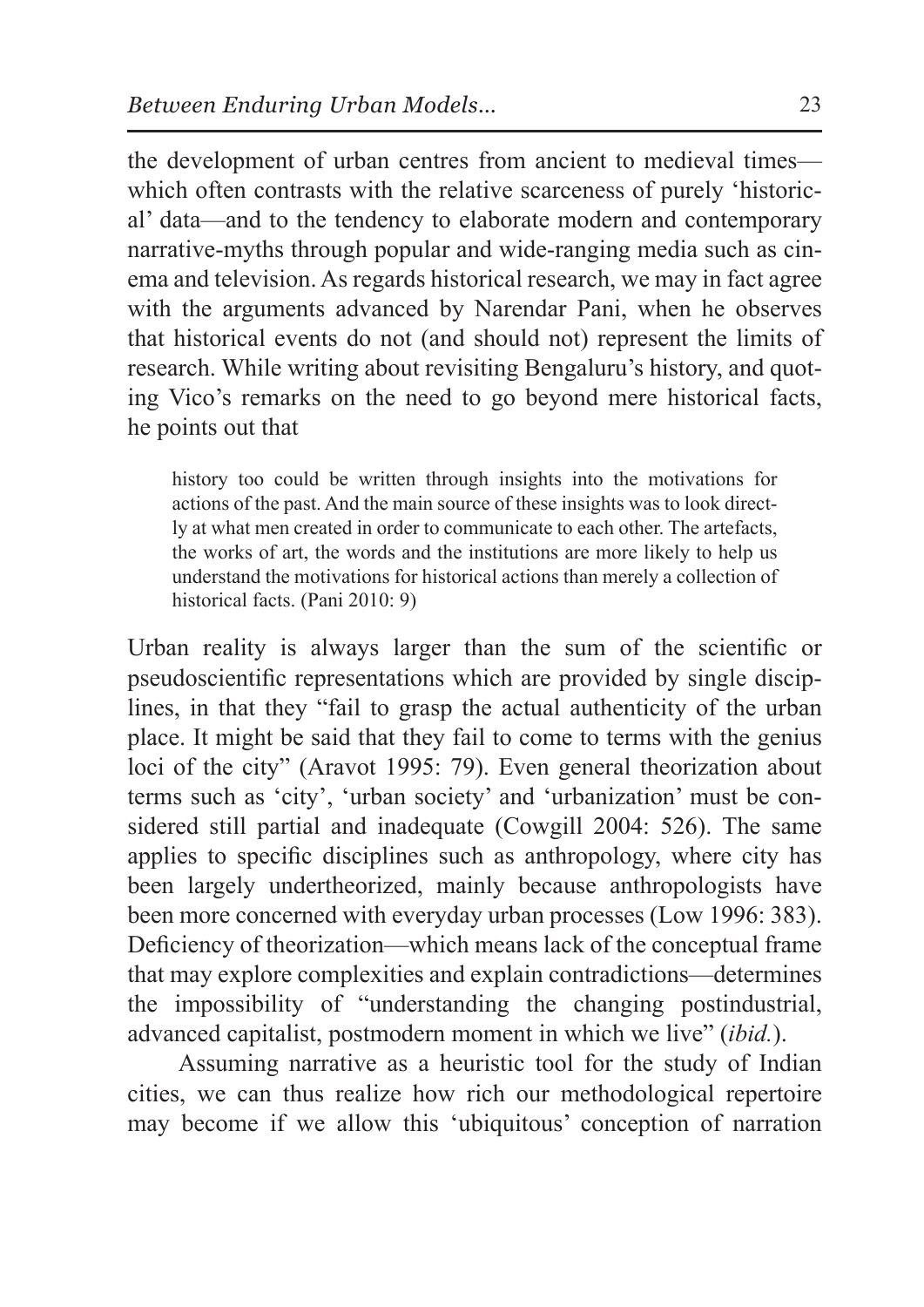to be integrated in it. Two major consequences would at least result from this process. The first relates to the availability of a huge quantity of data deriving from original sources. Narrations and stories represent a treasure trove of information that may become available to almost *any* discipline investigating human society and its development, provided that an adequate 'translation' be made of the conventions, codes, embellishments, and figures that are typical of 'storytelling' as we may call it. In addition to it, asserting the ubiquity of narrative and emphasizing its 'constructive' aspect is tantamount to establishing a 'horizontal' relation between the conventional categories of 'fictional' and 'scientific' works, which de facto makes easier transiting practices and data between the two areas. To quote a literary instance: this can also help bridging the two opposite ways of describing a city which are illustrated by Marco Polo to Kublai Kan in Calvino's *Invisible Cities* (Calvino 1974: 9)—and which we could term as'analytical' vs. 'experiential'; or 'objective' vs. 'subjective'. In any case, the authorization to do that comes from the core of anthropological research: as Lévi-Strauss puts it in his celebrated *Tristes tropiques*: "Ce n'est donc pas de façon métaphorique qu'on a le droit de comparer—comme on l'a si souvent fait—une ville à une symphonie ou à un poème; *ce sont des objects de meme nature*" (2002: 138, italics added).

The second of the two consequences previously mentioned regards furtherance of theorization on narrative itself. I hypothesize that this aim may be achieved through a sort of bottom-up process, triggered by the practice of customarily exploring narrative to draw data and information from it. My research experiences have led me to believe not only that *any* narrative—or *any* storytelling, from sacred texts to pure entertainment—holds vital relations with the network of values and practices which structure the society that produces it and which are selectively communicated by the narrator(s); but also that it can— I would say intrinsically—give back *structured information* about those values and those practices. It is precisely this quality of 'restoring' structured information that may shed more light on the inherent nature of narration and lead to further theorization both on its creative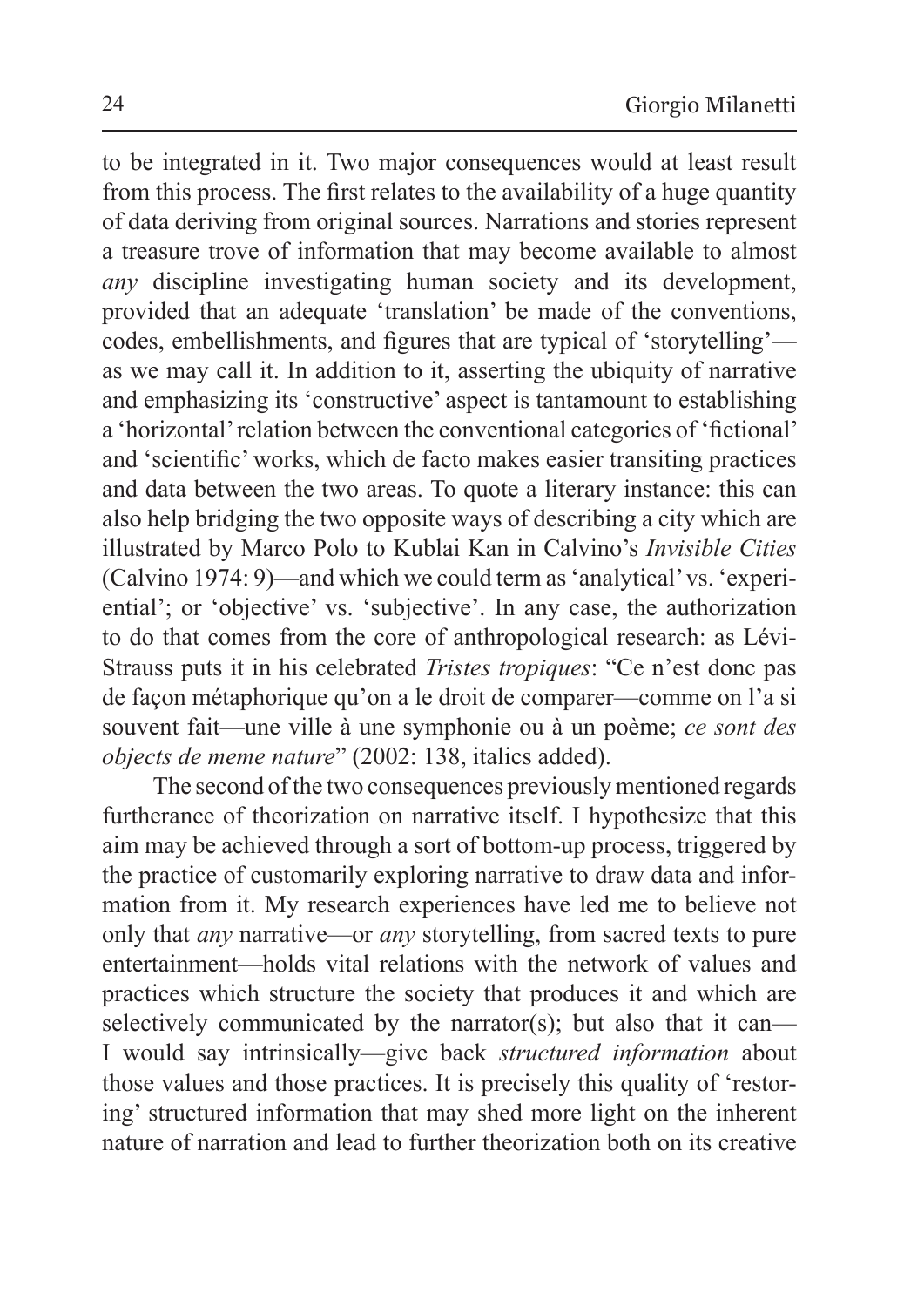dynamics and its created products. Practice of exploration of narration in a context of open communication with other disciplines may undoubtedly facilitate this process.

### **Bibliography:**

- Akkerman, A. 2006. Femininity and masculinity in city-form: Philosophical urbanism as a history of consciousness. In: *Human Studies*, 29, 2: 229–56.
- Aravot, I. 1995. Narrative-Myth and Urban Design. In: *Journal of Architectural Education*, Vol. 49, 2: 79–91.
- Bairoch, P. 1985. *De Jéricho à Mexico: Villes et économie dans l'histoire*. Paris: Gallimard.
- Bakker, H. 1986. *Ayodhyā*. Groningen: Egbert Forsten.
- Barthes, R. 1981. Introduction à l'analyse structuale des récits. In: *L'analyse structurale du recit*, "Communication", 8; Paris,1981 (1966): 1–27.
- Bernbeck, R. and S. Pollock. 1996. Ayodhya, Archaeology, and Identity. In: *Current Anthropology*, Vol. 37, 1: S138–S142.
- Bhatt, G. H. and U. P. Shah. (gen. eds.) 1960–75. *The Valmiki Ramayana: Critically Edited for the Frst Time*. 7 vols. Baroda: Oriental Institute.
- Bloomfield, M. 1890. The Kauśika-sūtra of the Atharva-veda. In: *Journal of the American Oriental Society,* 14 (repr. 1972): i, iii, v–vii, ix–lxviii, 1–305, 307–373, 375–424.
- Brockington, J. L. 1985. *Righteous Rāma. The Evolution of an Epic*. Delhi: Oxford University Press.
- Calvino, I. 1974. *Invisible cities*. Transl. Weaver William. Orlando: Harcourt Brace & Company.
- Colaco, P. 2003. *Peter Colaco's Bangalore. A Century of Tales from City and Cantonment*. Bangalore: Via Media Books.
- Cowgill, G. L. 2004. Origins and Development of Urbanism: Archaeological Perspectives. In: *Annual Review of Anthropology*, 33: 525–549.
- Das Gupta, S. and R. S. Basu. (eds.) 2012. *Narratives from the Margins. Aspects of Adivasi History in India*. New Delhi: Primus Books.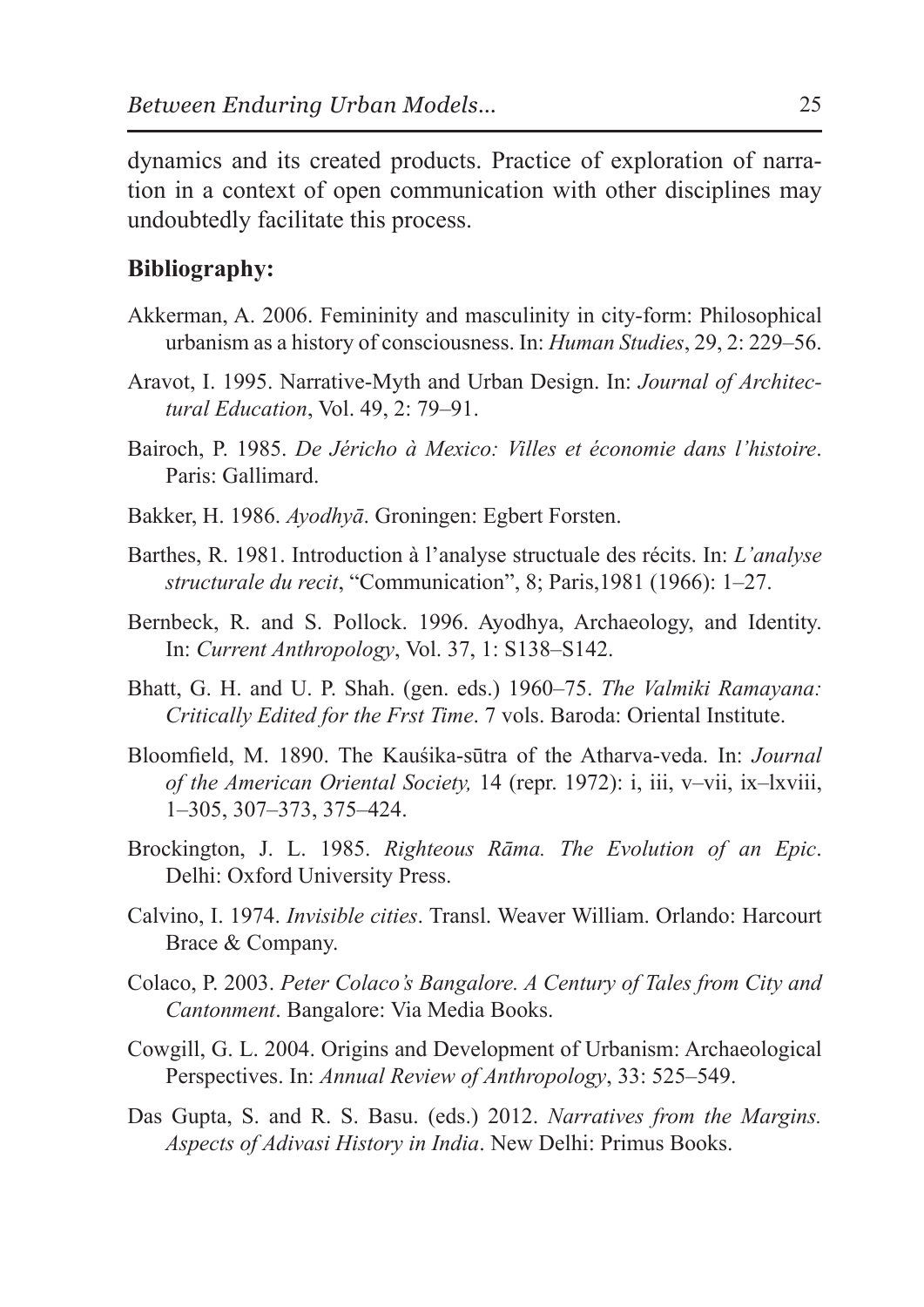- De, A. (ed.) 2008. *Multiple City. Writings of Bangalore*. New Delhi: Penguin Books.
- Eggeling, J. 1966. *The Śatapatha-Brāhmaṅa*, 5 vol. New Delhi: Motilal Banarsidass.
- Fritz, J. M. and G. Michell. 1987. Interpreting the Plan of a Medieval Hindu Capital, Vijayanagara. In: *World Archaeology*, 19, 1: 105–129.
- Gandhi, M. K. 1969. *The Collected Works of Mahatma Gandhi*. Vol. 34, New Delhi: Government of India.
- Genette, G. 1966. *Figures I*. Paris: Seuil.
- Genette, G. 1969. *Figures II*. Paris: Seuil.
- Genette, G. 1972. *Figures III*. Paris: Seuil.
- Goldman, R. P. (gen. ed.) 1984–2009. *The Rāmāyaṇa of Vālmīki. An Epic of Ancient India*, 6 vols. Princeton: Princeton University Press.
- Goldman, R. P. 1986. A City of the Heart: Epic Mathura and the Indian Imagination. In: *Journal of the American Oriental Society*, 106, 3: 471–483.
- Hasan, F. 1970. *Bangalore Through the Centuries*, Bangalore: Historical Publications.
- Hein, N. 1972. *The Miracle Plays of Mathura*. Yale: Yale University Press.
- *Holy Bible* (The New King James Bible). 2011. Secunderabad: The Gideons International in India.
- Lévi-Strauss, C. 2002. *Tristes tropiques*. Paris: Plon (repr. 2002).
- Kapur, A. 1990. *Actors, Pilgrims, Kings and Gods: The Ramlila at Ramnagar*. Calcutta: Seagull Books.
- Low, S. M. 1996. The Anthropology of Cities: Imagining and Theorizing the City. In: *Annual Review of Anthropology*, 25: 383–409.
- Lutringer, C. 2015. Representing Responsibility in Environmental Education: Insights From a Social Awareness Campaign in Bengaluru, India. In: *Rivista degli Studi Orientali*, *Supplemento 2*: 269–285.
- Mathur, A. and D. da Cunha. 2008. From Garden City to *Tota*?. In: A. De (ed.). *Multiple City. Writings of Bangalore*. New Delhi: Penguin Books: 22–31.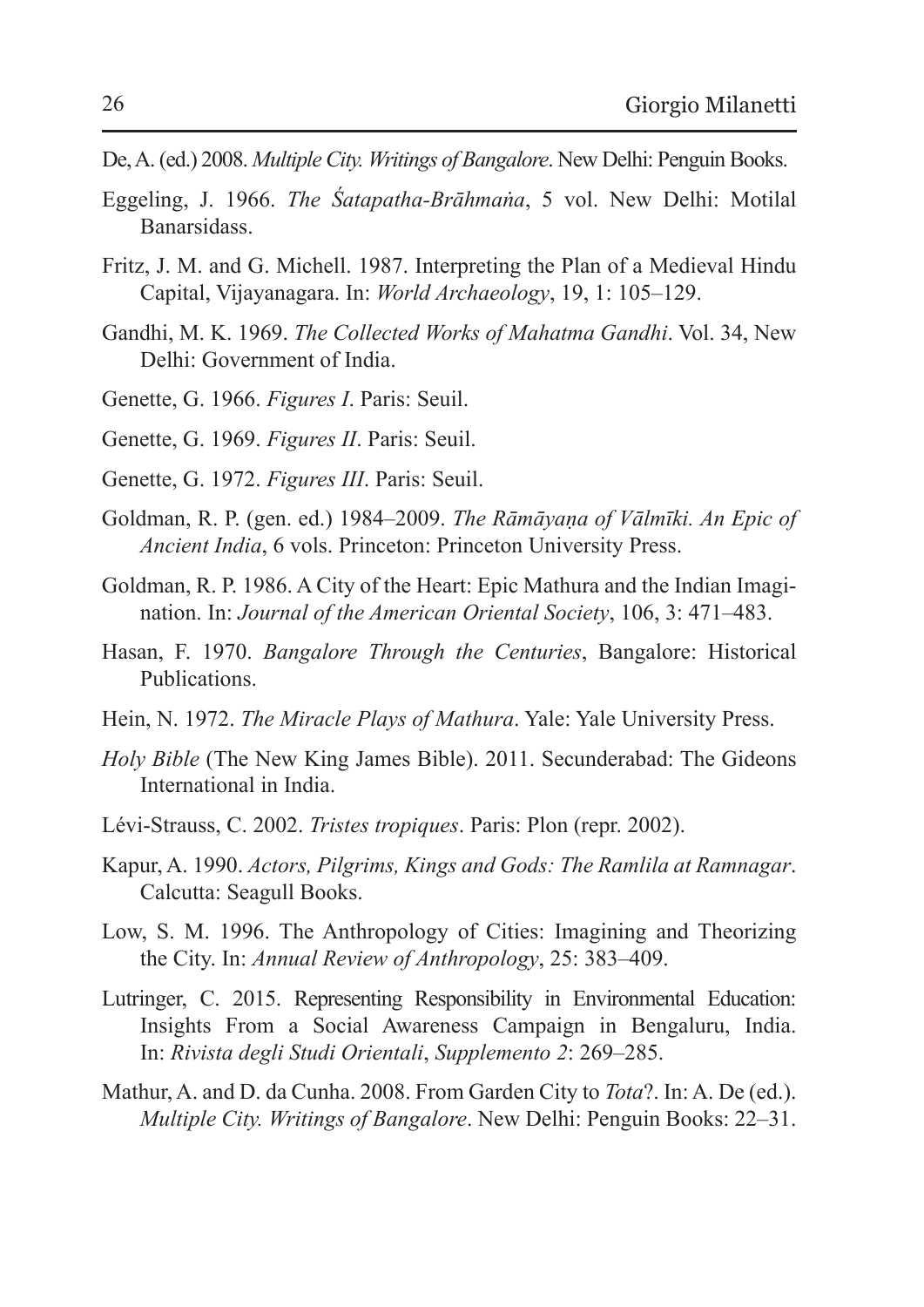- Milanetti, G. 2007. Rāma arava, Rāvaṇa no: note per una storia politica dell'agricoltura stanziale in India, dal Rāma-rājya al Raj. In: *Rivista degli Studi Orientali*, 88, 3–4: 343–362.
- Milanetti, G. 2012a. La metropoli indiana: modelli, narrazioni, rappresentazioni. In: R. Antonelli and M. I. Macioti (eds.). *Metamorfosi. La cultura della metropoli*. Roma: Viella: 383–430.
- Milanetti, G. 2012b. Tulsidas and the Conversion of the Tribals. Notes for a New Reading of the *Ramcharitmanas*. In: S. Das Gupta and R. S. Basu (eds.). *Narratives from the Margins. Aspects of Adivasi History in India*. New Delhi: Primus Books: 17–47.
- Nair, J. 2002. Past Perfect: Architecture and Public Life in Bangalore. In: *The Journal of Asian Studies*, 61, 4: 1205–1236.
- Oswell, D. 2006. *Culture and Society. An Introduction to Cultural Studies*. London: Sage Publications.
- Pani, N. 2010. Imaginations of Bengaluru. In: N. Pani, S. Radhakrishna and K. G. Bhat, (eds.) *Bengaluru, Bangalore, Bengaluru. Imaginations and Their Times*. New Delhi: Sage Publications: 1–29.
- Pani, N., S. Radhakrishna and K. G. Bhat (eds.). 2010. *Bengaluru, Bangalore, Bengaluru. Imaginations and Their Times*. New Delhi: Sage Publications.
- Pargiter, F. E. (ed.). 1904. *The Mārkaṇḍeya Purāṇa—Translated with notes*. Calcutta: Asiatic Society of Bengal (Bibliotheca Indica).
- Pinch, W. R. 1996. *Peasants and Monks in British India*. Berkeley: University of California Press.
- Plutarch. 1914. *Lives, Volume 1*. London: W. Heinemann.
- Pollock, S. 1993. Ramayana and Political Imagination in India. In: *The Journal of Asian Studies*, 52, 2: 261–297.
- Pushpamala, N. 2008. Sthala Puranagalu: Place Legends. In: A. De (ed.). *Multiple City. Writings of Bangalore*. New Delhi: Penguin Books: 198–205.
- Rigney, A. 1992. The Point of Stories: On Narrative Communication and Its Cognitive Functions. In: *Poetics Today*, 13, 2: 263–283.